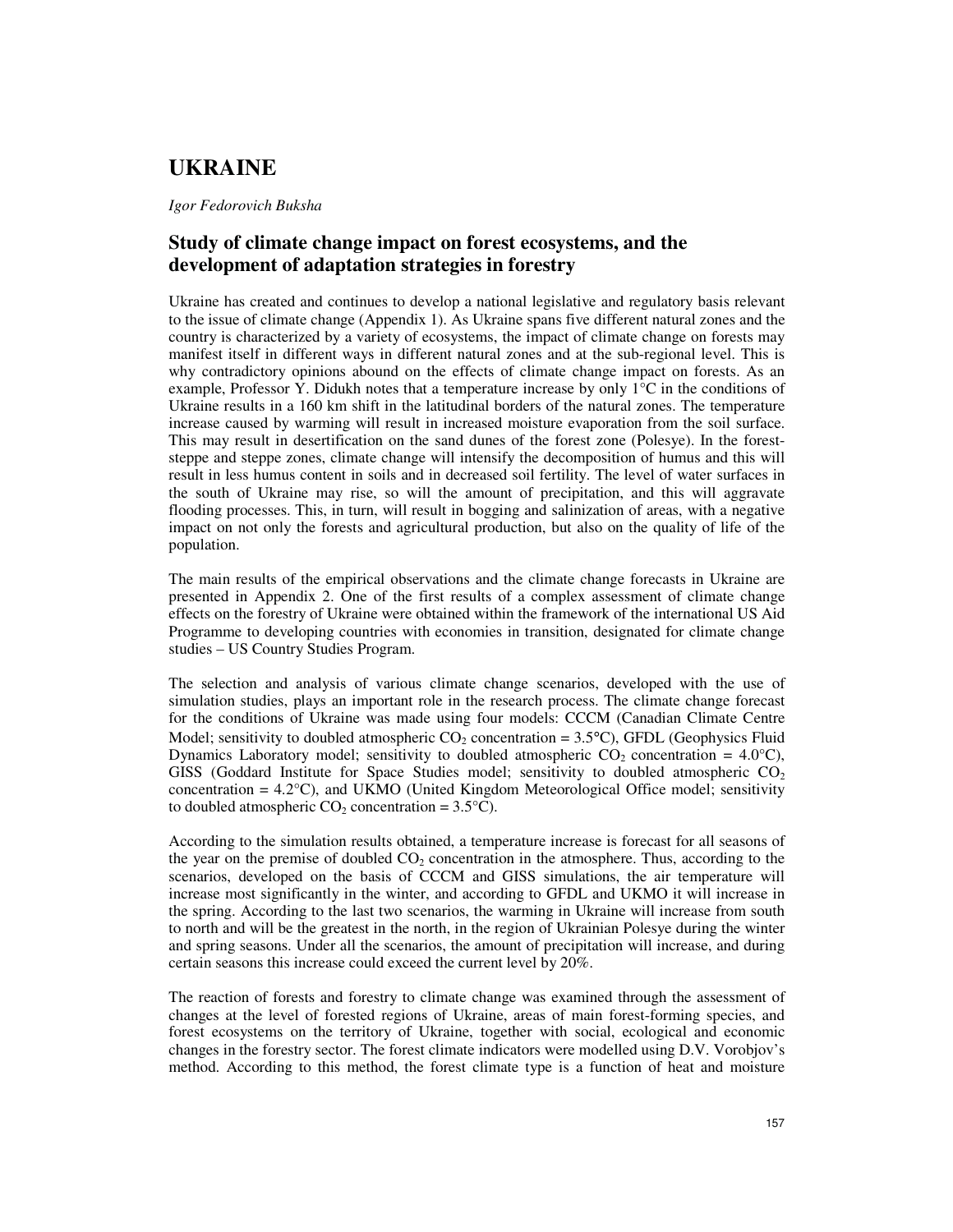availability on the territory where the forest is growing. Heat availability (T) and moisture availability (W) are determined according to the following formulas:

- $T = \Sigma T$ i, where Ti is the sum of average monthly air temperatures for the months with above-zero temperatures; and
- $W = P/T 0.0286*T$ , where P is the amount of precipitation for the months with above-zero temperatures.

The generalization of the simulation results showed that due to the temperature mode change, humidity modes and climate continentality changes, the borders of the forest-growing regions and areas will change. Climate change will expand these areas and will contribute to the extension of species with large amplitude, while poorly adapted species with narrow ecological amplitude will diminish and possibly become extinct. Together with the changes in the areas of Ukraine's main forest-forming species, the changes in the forest-growing regions will determine the regional character of the changes in forest ecosystem structures and their biological productivity. At the forest phytocenose level, changes will be seen in dominant species replacement trends, in the storied structures of the timber stands, in growth dynamics and in the stability of plantations.

According to the climate change forecast under the CCCM simulation, considerable warming will take place. The greatest changes in average monthly temperatures are forecast for the southern part of the forest-steppe and steppe zones. The greatest decrease in precipitation is expected in the steppe zone, while the average yearly precipitation amount will increase in the north and northwest of the country. The climatic conditions determining the forest vegetation zones will move towards dryer and warmer types. Possibly, a zone of warm dry woods, widespread in central United States of America, will appear here and this will be quite unusual for Ukraine. The forest growth conditions in the steppe zone will be similar to the steppe conditions of Spain. The Crimean peninsula will see conditions appear that will be suitable for the growth of subtropical thorn woodland forests. The moderate warm dry forest zone will occupy the territory of the current forest-steppe zone and partially the territory of the forest zone. In the northern part of the country (forest zone of Polesye), a region with a considerably warmer climate will develop, which will result in unfavourable conditions for the main forest-forming species. Simulation of the dynamics of the areas of the main forest-forming species shows that as a result of climate change the forest acreage may decrease by 47%.

The GFDL climate change forecast model indicated that the climate will become considerably warmer throughout the Ukraine, and the greatest change will take place in the southern part of the forest-steppe and the steppe zones. Most of Ukraine will see a strong xerophytization of forest localities, especially in the south of the country, where precipitation will decrease by 180 mm. At the same time, precipitation in the northwest will increase by 20 mm. The temperature gradient between the warmest and the coldest month will increase considerably: 34°C in the west and >41°C in the northeast, i.e. the climate will become more continental. This will lead to the formation of a steppe and desert ecology on a considerable part of Ukraine; areas suitable for forest growth will remain only in the western part of Polesye. In the steppe and the forest-steppe zones, the climate will change from cold to moderately warm. When the borders of the non-forest territories shift towards the northwest, the growth conditions for the existing tree species will deteriorate and unfavourable climate conditions will be established for all major forest-forming species. Similar climatic conditions for the preserved forest lands may be found in the Almaty region, in Western Jungaria, in Altai and Winnipeg (Canada). The climate of the eastern Pyandj valley in Eastern Turkmenia corresponds to the climate of non-forested territories. According to the bioclimatic potential, the forecast of the GFDL simulation is the most favourable for forests, due to the increased continentality and strong climate aridization the average increase throughout Ukraine will decrease by  $2 \text{ m}^3/\text{ha}$ .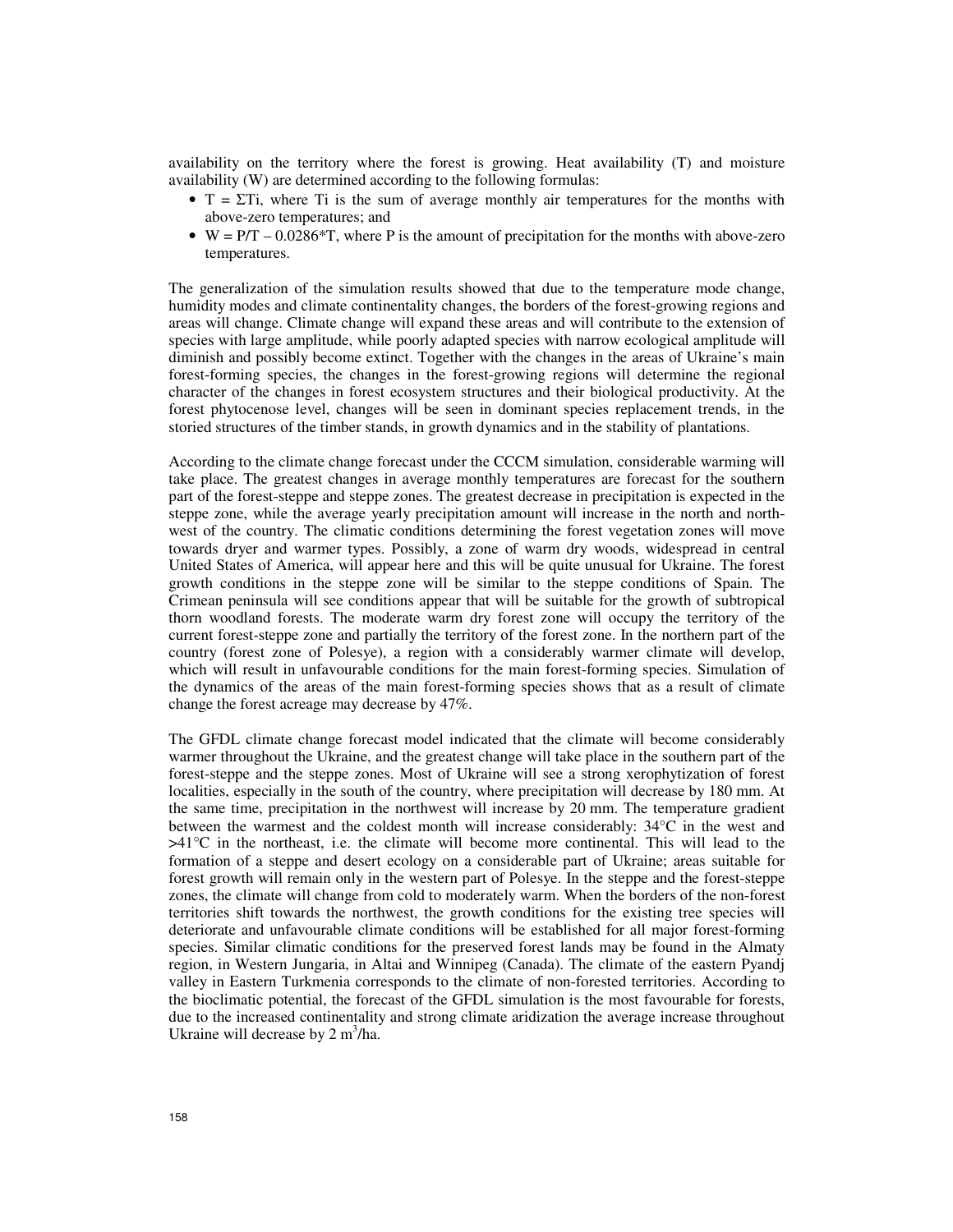The climate change forecast according to the GISS model is also most favourable for forests. A moderately cold and humid forest climate spreads over the entire territory of Ukraine, except for the northern part of the Crimean peninsula and the southern part of the country, where a moderately warm dry climate will prevail. The climate continentality will decrease and this will favourably affect growth and productivity of forest vegetation. As to the bioclimatic potential change, this forecast is the most favourable one for forest growth and development, with forest crop growth across Ukraine increasing by  $2.6 \text{ m}^3/\text{ha}$ . However, it is relevant to note that the currently dominant species will continue to grow in the changing conditions, but during the adaptation period their condition may deteriorate.

The climate change forecast according to the UKMO simulation showed that in the forest and the forest-steppe zones of Ukraine the climate will become slightly more humid and the temperature mode will hardly change. In the steppe zone, especially in the Crimea, the climate will become significantly warmer and its humidity will change little. An unrealistic picture is formed in relation to the continentality of the climate: in the southern part of the steppe, the average monthly temperature gradient between the warmest and coldest months changes by ca 3°C per degree of latitude. In general, the distribution of forest and non-forest lands will not significantly change, although the variability of the climatic conditions will increase. The forest zone will shift towards the southeast; this will result in shrinking of the border between the steppe forest developments in favour of forest lands. Among new climatic conditions for Ukraine, one can note the appearance of a moderately cold wet forest zone. A moderately warm dry forest zone will be formed in the south of the country. The areas of main forest-forming species will decrease drastically. In general they will shift to the northwest, conditioned by the increase of climate continentality. As to change in bioclimatic potential, this forecast takes an intermediate position among the others. In the north of the country (in the forest zone) growth, on average, will increase by 0.07 m<sup>3</sup>/ha, in the forest-steppe by 0.13 m<sup>3</sup>/ha, in the steppe by 0.93 m<sup>3</sup>/ha, and on average throughout Ukraine by  $0.38 \text{ m}^3/\text{ha}$ .

A multi-criteria forest sector assessment matrix has been developed in order to assess the effects of climate change on forestry, incorporating the principles, criteria and indicators that characterize ecological, social and economic aspects of forestry. A semantic model of functional response of the forest sector to the climate change was also developed, which enabled statistical data logging that characterizes the forest sector and the forestal climatic indicator dynamics change simulation, represented by a geographical information system (GIS) as well as the creation of maps of forest-typological indicators.

The generalized results of the climate change impact assessment on the forest sector show that when the GISS and UKMO scenarios are implemented, the revenues of the forest sector of Ukraine will increase by 28.2% and 10.3%, respectively, while under GFGL and CCCM scenarios revenues will decrease by 43.1% and 39.8%, respectively. Such different results from the four (CCCM, GFDL, GISS and UKMO) simulations indicate that these simulations have not been sufficiently adapted for Ukraine. In order to improve the forecasts it is necessary to verify these simulations through consideration of the climate of Ukraine. Such work should be conducted in parallel with the development of national models and climate change scenarios. The experts of the Ukrainian Research Institute for Hydrometeorology have selected for Ukraine the most appropriate 10 out of 23 global general atmosphere circulation simulations, which were used in the Coupled Model Intercomparison Project, Phase 3 (CMIP3 model). However, even these selected models generate differently directed forecasts for precipitation in the 21st century, and are significantly different. The least significant changes in the precipitation mode are forecast by the use of the B1 scenario. Except for the middle of the century, when precipitation may decrease by 0.3%, for all other decades an insignificant precipitation increase is forecast, up to 2.3%, with a final value of 1.8±5.1%. As far as the temperature is concerned, all the simulations forecast a tendency to increase in the 21st century, but the degree of such increase is very different for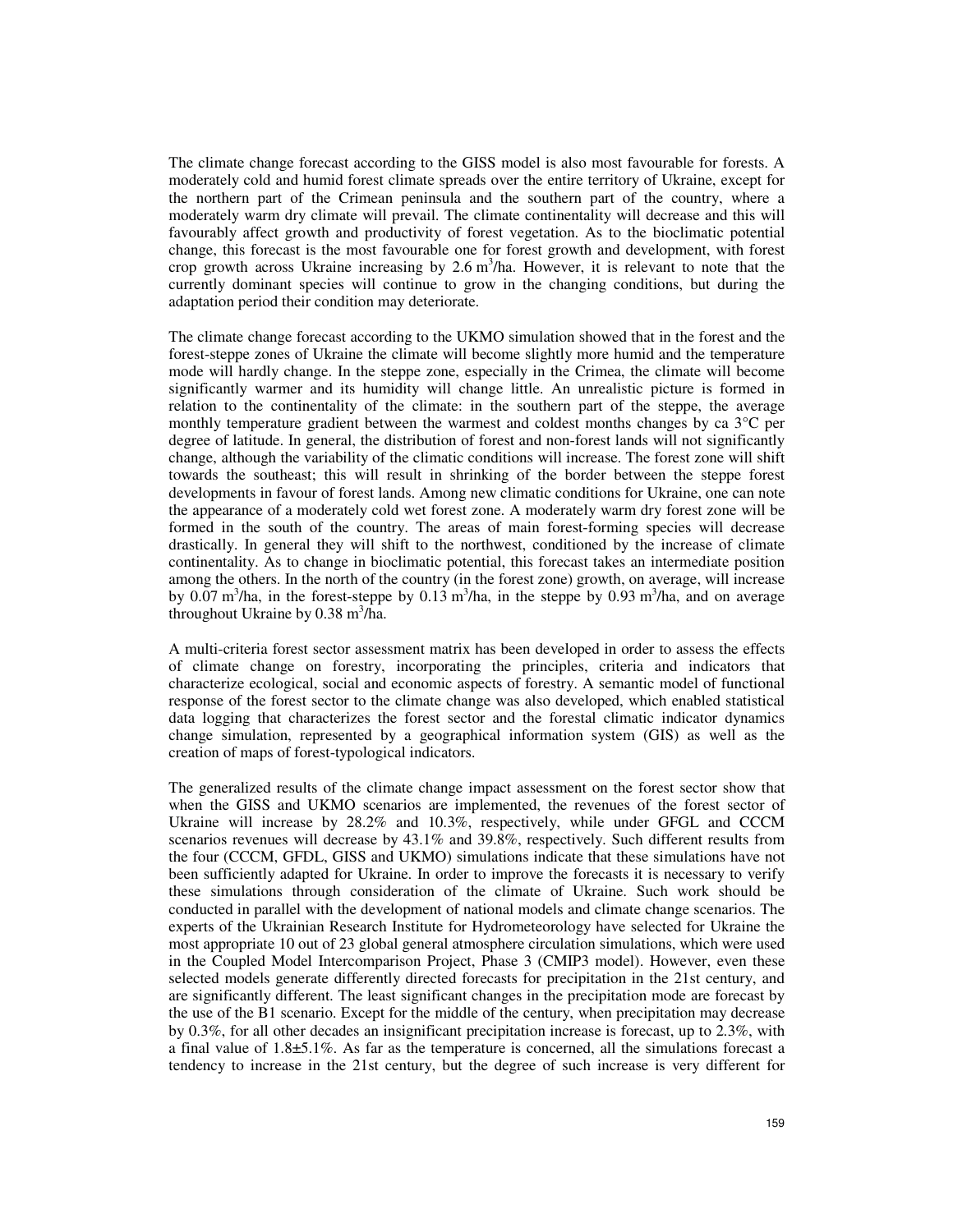different simulations. For the next decade, the simulations forecast both temperature increases up to a maximum of  $0.7^{\circ}$ C (B1; CGCM3.1-T47), and a decrease of  $0.8^{\circ}$ C (A1B; UKMO-HadGEM1). By the end of the 21st century, all the simulations forecast average temperature increases for the entire territory of Ukraine relative to 2001–2010, ranging from  $0.7^{\circ}$  up to  $3.0^{\circ}$ C (with an average value of 2.0 $\pm$ 0.8°C) for scenario B1; ranging from 2.4° up to 4.2°C (with an average value of 3.1 $\pm$ 0.7°C) for A1B; and ranging from 2.6° up to 4.6°C (with an average value of 3.8±0.8°C) for A2.

The use of several simulations combined (a set of simulations) is also one of the simulation improvement methods. The research by Professor A.Z. Shvidenko on assessment of climate impact using a number of scenarios of an international group of climate change experts (IPCC scenarios A1F1, A2, B2, B1) shows that during the period to 2030, growth conditions will deteriorate for the eastern European forests. The main effects of this impact will be:

- The growing areas of several species will change due to changes in natural zone borders, and in certain cases certain productive species will disappear completely.
- The modes, the types, the intensity and the impact frequency of various perturbation factors (insects, diseases, fires, etc.) will change.
- Changes will take place in the balance of nutritional elements.
- Certain (mostly negative) changes in stability and viability of forest ecosystems will take place, mostly in the productivity of forest tree and non-tree plants.
- The effectiveness of forest ecosystem ecological functioning will also change, in particular influences on biochemical cycles, biological diversity, etc.
- There will be changes in forest species reproduction cycles, succession dynamics, and forest ecological and social functions.

These effects will have an impact on the forests of Ukraine to various degrees. In particular, effects will depend on the natural zone and on forest growth conditions. So far, Ukraine has little actual data on climate change impact on forest plantations (in terms of changing reserves, sustainability, dieback and restoration of forests) as no special climate change studies have been conducted in forests.

As the anticipated climate changes in their entirety will negatively affect both the forest and the forests' ecological functions, forestry should use measures to adapt and to attenuate the impact of climate change. At present, adaptation measures for the economy sectors (including the forest sector) are under development. The Ministry for the Environment of Ukraine (Minprirody of Ukraine) in 2009 initiated a scientific study "The research of the economy sectors' vulnerability to the climate change and the definition of adaptation measures". In addition, the Technical Aid to the Commonwealth of Independent States (TACIS) – Support to Kyoto Protocol Implementation project started in late 2008, with the aim of developing climate change mitigation strategies and the corresponding adaptation measures. According to the national action plan for the implementation of the Kyoto Protocol provisions within the UNFCCC, in 2010 it is planned to develop a national action plan to adapt to climate change, and in 2011 to develop corresponding regional action plans, which take into consideration country regional specifics.

Taking into consideration that the forests of Ukraine perform primarily ecological and social functions, adaptation measures should be based on sustainable development principles and cover not only the forest sector, but also the related economic sectors, particularly the energy sector, industry, agriculture and tourism. The adaptation strategy should aim to minimize the negative consequences of climate change, and to support ecological and productive functions of the forests through supporting their role in the biochemical cycles, biodiversity, agricultural landscape protection, soil and water protection, production of wood and non-wood forest products, recreational and other social services.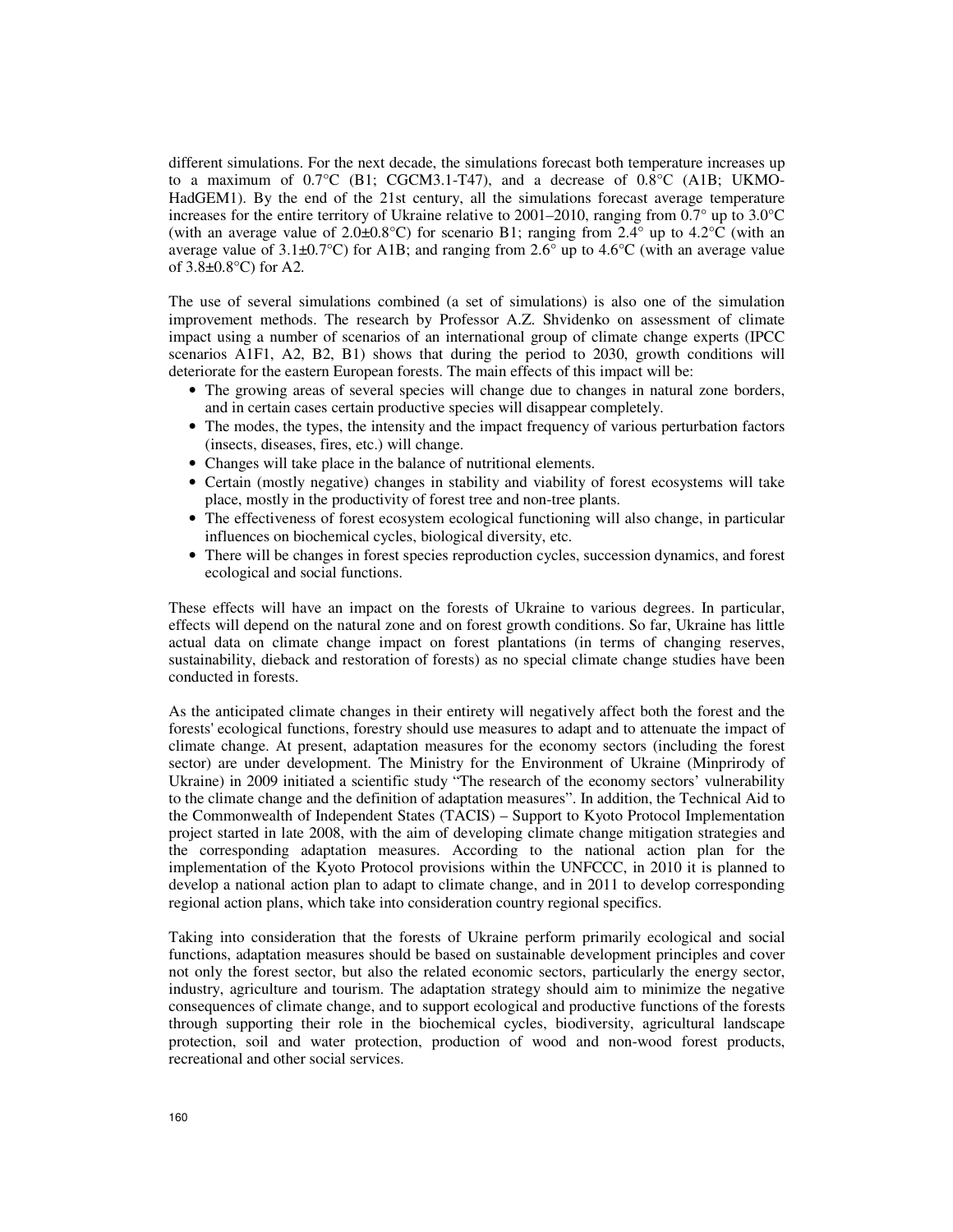Various aspects of climate change impact on forest ecosystems have been studied by local scientists, including on acerose leaf and leaf-eating insects. V.L. Meshkova has developed a phenology theory, according to which the differences in the population dynamics of acerose leaf and leaf-eating insects are explained by differences in speed and conditions of seasonal development of phytophages and the feed species, as well as on the entomophages and phytophages, and that in turn is determined by the ratio of period and speed of air heating and soil thawing in the spring. Here, forest insects serve as a good indicator of climate change and the research of their development dynamics becomes of valuable theoretical and practical value. For the development of poikilothermic organisms, it is not the temperature that is the critical value, but its rate of increase in spring. The measures of the temperature increase speed are the dates of the established transition over 0, 5, 10 and 15°C. In comparison with the period 1961–1990, the dates of stable air temperature transition above  $0^{\circ}$ C became earlier by 20 days in the steppe, by 15 in the forest-steppe and by 19 in Polesye. The stable air temperature transition dates over 5°C became earlier in these zones by 6, 2 and 3 days, and the transition over 10°C by 3, 7 and 5 days, respectively. Reflecting this, earlier appearance of larvae feeding in the early spring was noted. Thus, the birth of the armyworm of the winter geometer moth and the larvae of red conifer sawfly in the Kharkov region in the 1970s to 1980s was noted not earlier than the third week of April, but during the outbreak in 2001–2003 it was 10–13 April. At the same time, the dates of stable autumn transition of air temperature over 10°C were noted earlier: by one day in the steppe zone, by two days in the forest-steppe zone, but unchanged in Polesye. The dates of stable air temperature transition over 5°C have greatly changed in the steppe, where this phenomenon takes place six days earlier, while in the forest-steppe and in Polesye it is two days earlier.

For climate condition comparison of various regions or with the same region during different years, a climatogram creation method is used that takes into consideration precipitation distribution during the year and its connection with seasonal temperature changes. The climatograms according to Valter-Bremer-Gossen (or Valter's diagrams) allow one to describe the ecological conditions of a certain point or a region, comparing the measurements of average multiple year indicators for different time intervals. They were used to compare different climate change scenarios and the impact of such changes of acerose leaf and leaf-eating insects. The main factors influencing the development of acerose leaf and leaf-eating insects during climate change are:

- The change in survivability of the acerose leaf and leaf-eating insects (may take place as the result of the direct impact of changed weather conditions, increased or decreased optimal temperature period duration, frequency of late spring or early autumn frost, changes in the viability of the forage plants and of the entomophages, or competition with other species for food and habitat).
- Larval feeding conditions change (under the influence of climate change, species viability changes, as do their development speed and their reproductive potential).
- Changes in an area's borders (as the result of changes in hibernation conditions, hot periods, increased survivability of insects as a result of developments during earlier stages or due to decreased action of regulatory abiotic or biotic factors, lack of feeder crops within the limits of the previous area, and development de-synchronization with food sources).
- A seasonal development change in insects (due to vegetation period change).
- The dendroflora stability levels change because of damage caused by the insects (insect injuriousness level change).

The results of the climate change impact on the acerose leaf and leaf-eating insects allow one to conclude that, due to the earlier coming of spring, the acerose leaf and leaf-eating insect incubation shifted to an earlier date. A tendency toward greater tree vulnerability caused by insect infestations from spring to late summer has been observed. Insect miner species have spread significantly over the last few years, and are the insects that produce several generations during a year and are natural successors to open leaf-eating insects, playing an important role in weakening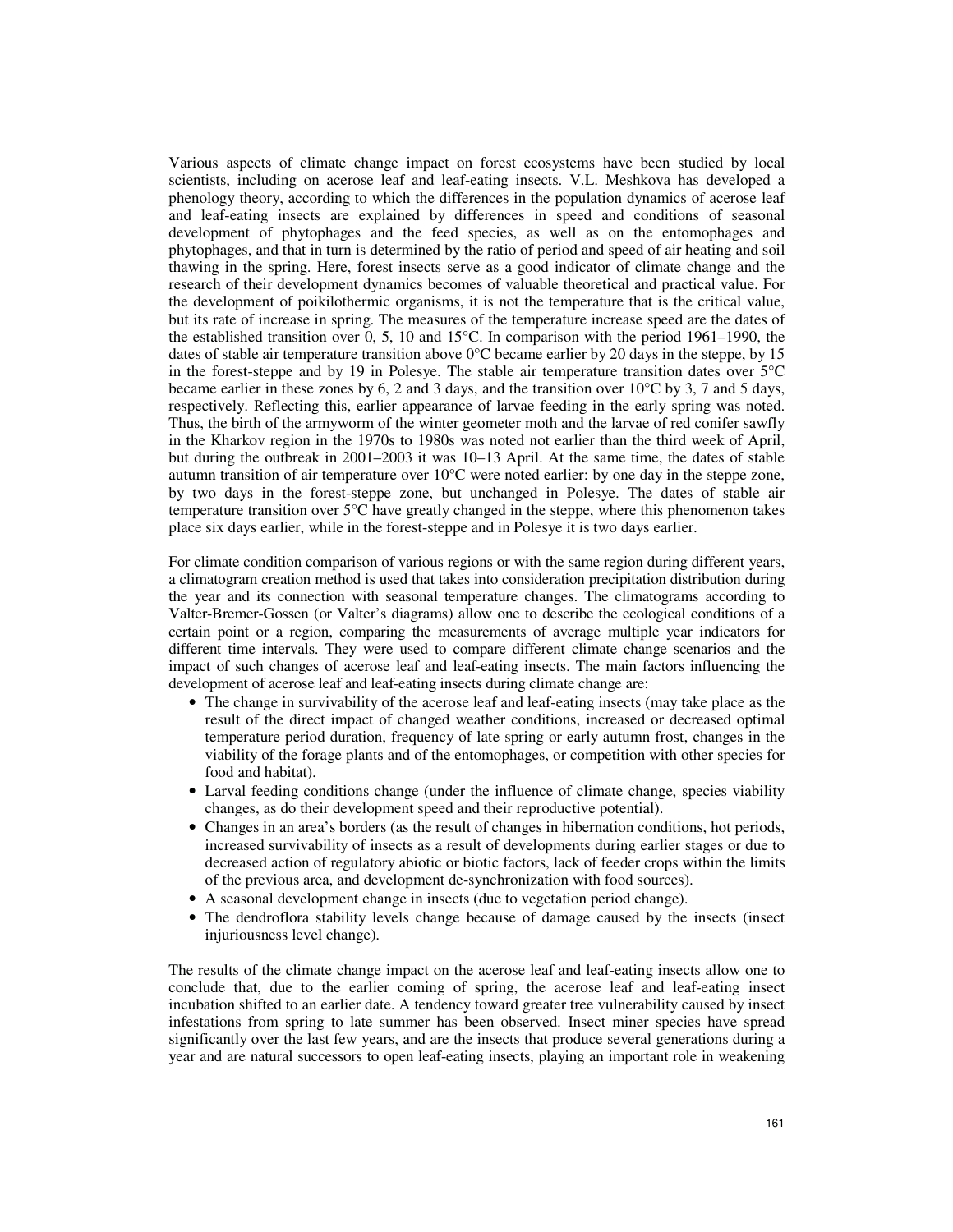trees. Increased aridity also weakens trees and aggravates insect damage; decreased continentality contributes to decreased vulnerability of the trees to winter frosts and to summer heat.

The study on climate change effects on Ukraine's forest resources was conducted within the framework of the EU Inco Copernicus programme (SCEFORMA project). The European forest institute, EFISCEN, conducted a forest resources dynamics scenario analysis for Ukraine's forests under climate change. The EFISCEN Model provides the opportunity to study the development of forest resources by classifying plantations by age, reserves and increment; it also allows taking into consideration parameters affecting forests, such as forest management activities, and environment changes in terms of plantation increment changes. The increment change calculation is performed on the basis of the national forest monitoring data, obtained through the ICP Forests Level I station network and the European intensive forest monitoring stations network (EU-EVROFLUX). Thus, the climate change scenarios were taken into consideration that had been were obtained on the basis of six different simulations tested at 13 experimental sites in Europe (within the framework of the project LTEEF-II) (www.efi.int/portal/virtual\_library/databases/efiscen/projects/lteef-ii). These scenarios were used to forecast changes for Ukraine's forests, similar to those described earlier for GISS and UKMO models.

The base information was used to characterize this country's forests as of 1 January 1996, the condition of the forests and the probable forest harvesting levels, which were simulated for stable climatic conditions and for climate change to 2050. The simulation results showed that if forest harvesting levels are maintained within the framework of the existing forest management system, then by 2050, due to change in the age structure of the forests, the yearly forest harvesting volumes might amount to 11 million  $m^3$ /yr. If the forest harvesting modes are adapted to climate change and are directed at multi-functional forest use, than by 2050 the yearly stable forest harvesting volumes could reach 22 million  $m^3$ /yr, due to more effective use of the forest increment.

The results of the EFISCEN model for simulation and for assessment of various forest management strategies (modes) impact on the state of forest resources and on the accumulation of  $CO<sub>2</sub>$  in the forests of the State Forest Management Committee (Goskomles) of Ukraine are presented in Table 1.

| <b>Indicators</b>                      | <b>Forest management mode</b> | 2010 | 2015 | 2020 | 2025 | 2050 |
|----------------------------------------|-------------------------------|------|------|------|------|------|
| Annual increment, $m^3/ha$             | Existing                      | 4.9  | 4.7  | 4.6  | 4.4  | 3.7  |
|                                        | Multi-functional              | 5.0  | 4.8  | 4.7  | 4.5  | 4.2  |
| Average reserves, m <sup>3</sup> /ha   | Existing                      | 267  | 280  | 293  | 305  | 353  |
|                                        | Multi-functional              | 265  | 277  | 287  | 295  | 308  |
| Carbon reserves, t/ha                  | Existing                      | 95   | 99   | 104  | 108  | 125  |
|                                        | Multi-functional              | 94   | 98   | 102  | 104  | 109  |
| Total reserves, million m <sup>3</sup> | Existing                      | 1455 | 1526 | 1597 | 1662 | 1924 |
|                                        | Multi-functional              | 1444 | 1510 | 1564 | 1608 | 1679 |
| Carbon reserves, million tonne         | Existing                      | 515  | 540  | 565  | 588  | 680  |
|                                        | Multi-functional              | 511  | 534  | 553  | 569  | 594  |

**Table 1. Forest resources dynamics forecast under current and multi-functional forest management.**

The assessment of the consequences of various climate change scenario implementation for forestry was developed in a study within the framework of the International US Aid for climate change research in the developing countries and in the countries with economies in transition (US Country Studies Program). The scenario analysis results were used in the creation of the first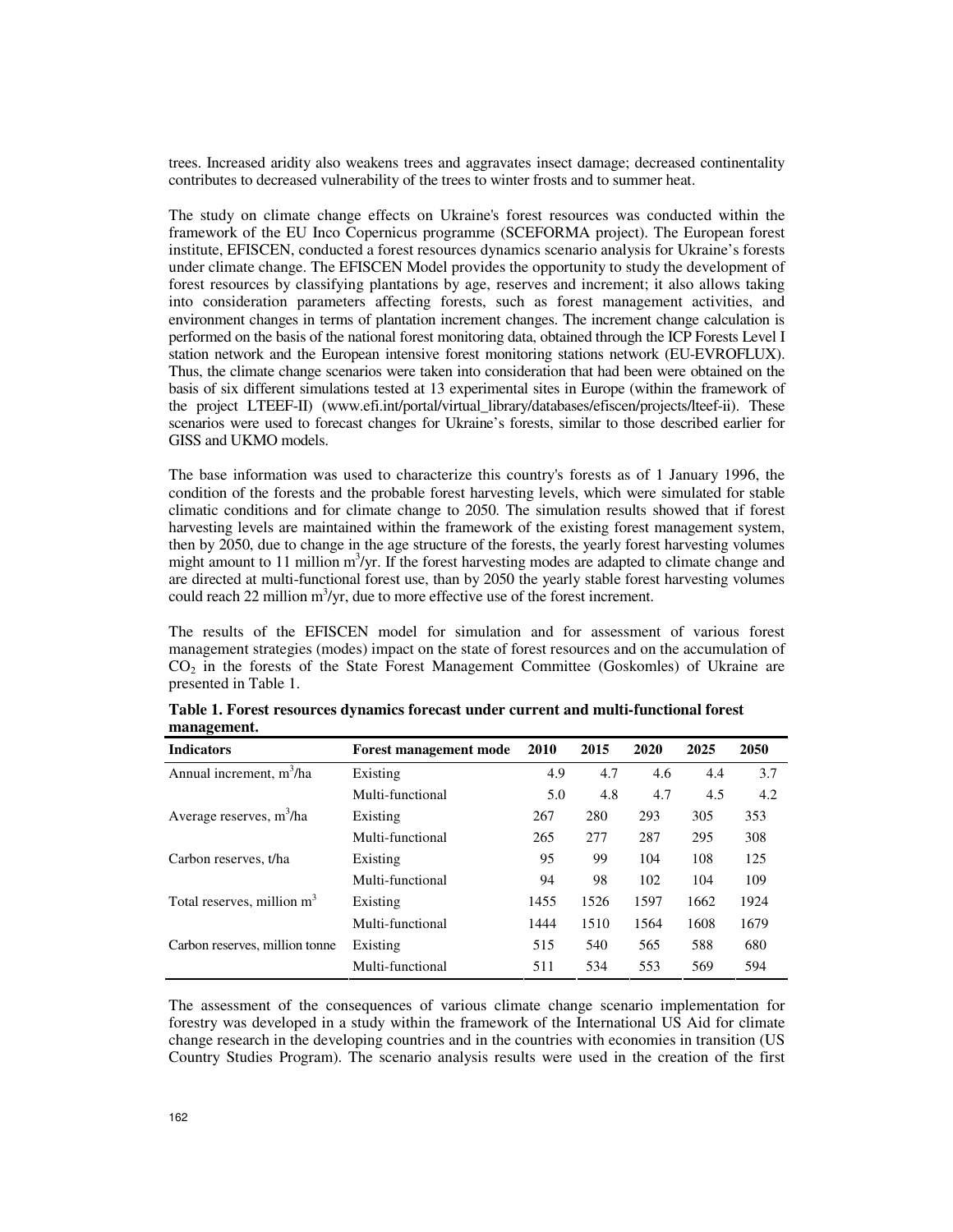national report. The comparison of various scenarios showed that the most favourable changes for forestry are expected under the GFDL model scenario implementation, and the most favourable scenario for the implementation would be GISS and UKMO models. If the CCCM model scenario is realized, then the most vulnerable functions of the forests will be: recreation, preservation of biodiversity, and maintenance of social functions, which will decrease by 62%, 60% and 56%, respectively, in comparison with the present state. Under this scenario, the least vulnerable activity will be transfer of agricultural lands to be used as forest lands on the territories that are highly contaminated by radionuclides, as well industrial supply of biomass to the wood and paper industry, and the absorption of  $CO<sub>2</sub>$  that will decrease rather insignificantly in comparison with the current state of affairs (by  $11\%$  and  $15\%$  respectively). The following measures are recommended to be used as adaptation strategies options for the forest sector during the climate change:

*Forestry-based:* The improvement of forest protection methods against wildfires; the application of more advanced measures aimed at forest protection against pests; the introduction of resistant tree species, supporting the highest productivity in the forecast climatic conditions.

*Scientific and technical*: The development of forest condition diagnostic and forecasting methods; modernization of the information support system to be used for making forest management decisions; the development of the scientific and methodological knowledge base for forest protection against pests and diseases; increased scientific research work dealing with the selection and introduction of new forest species, resistant to the forecast climate changes.

*Legal and administrative*: Development of regulatory mechanisms that establish the principles of the forest management system, and which take into account the effects of climate change; increase in forest user responsibility for forest preservation; creation of a stimulus system aimed at supporting forest management activity directed at supporting social and ecologically important functions of the forests.

*Financial*: Establishment of insurance and reserve funds to be used for compensation of forest management activity expenses under the conditions of climate change.

It is crucially important that adaptation strategies be based on principles of sustainable forest management. For the implementation of sustainable forest management principles in practice, it is necessary to conduct personnel training and support sustainable forest management systems. For this purpose, forest certification can be used as a practical tool.

According to the results of research conducted in different countries, forest biomass and soils contain about 50% of the total carbon of the land ecosystems; thus forests at present absorb slightly more than a quarter of the total anthropogenic emissions, and this is considered one of the most important ecosystem services in the context of changing climate. The correlation between the anthropogenic emissions and the absorption of GHGs by the forests in Ukraine differs considerably from the average statistical global indicators. The forests of Ukraine during 1990– 2008 absorbed on average less than 10% of the total amount of anthropogenic emissions, and this is related to the considerable emissions of GHGs in the country and to low forestation levels. Only 15.7% of the territory of Ukraine is covered with forests (at least three times less than the average forestation level in Europe).

As absorption of GHGs by forests is one of the most important methods to decrease atmospheric GHG concentrations and to reach the goals set by UNFCCC, Ukraine has to broaden its research in this field. The system approach principles were used for the development of theoretical foundations and for the regulatory-informational support system, used for the assessment of the forest phytomass above-ground components, as well as mathematical simulations and algorithms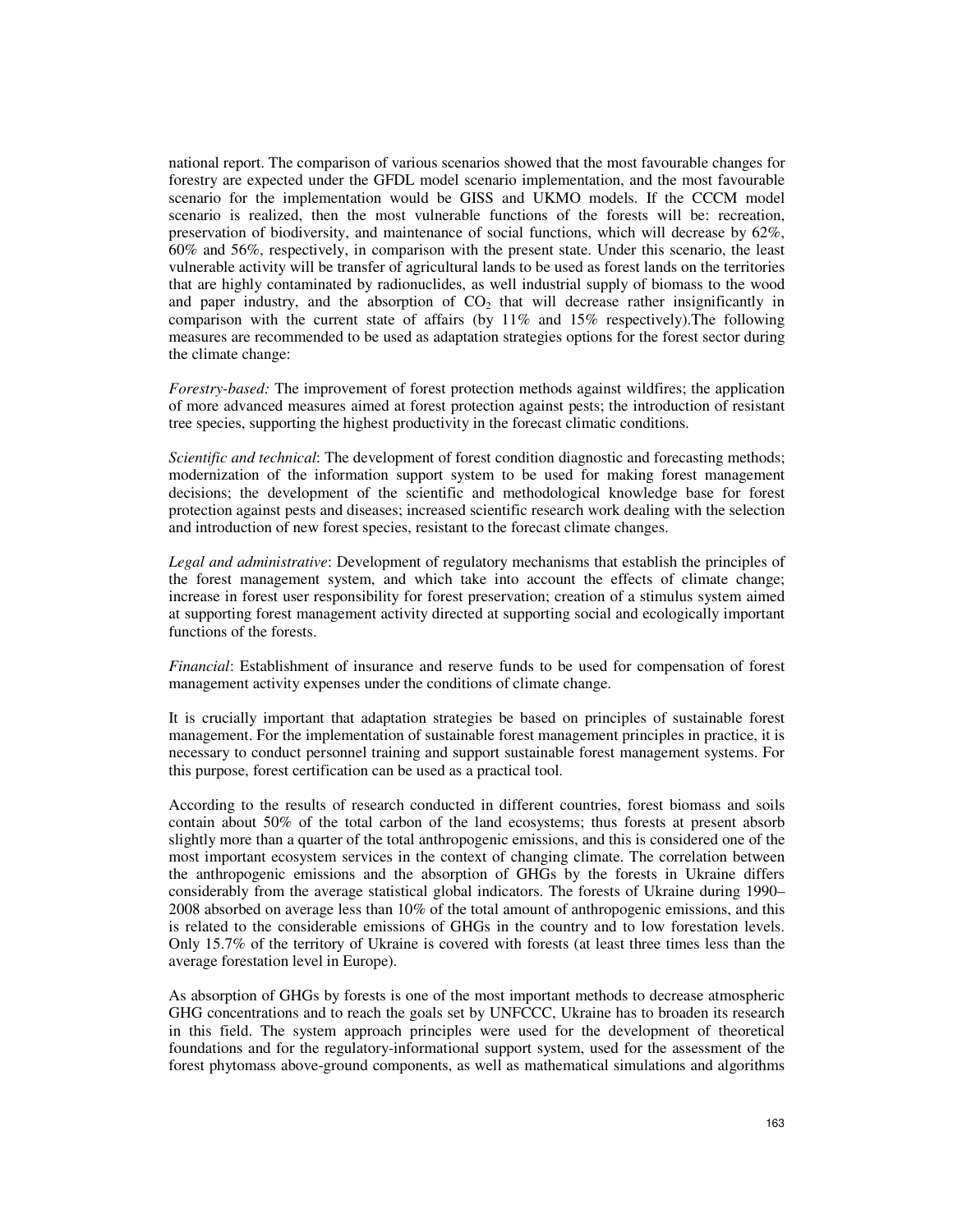for GHG inventory and for the carbon balance forecast. The scientific, methodological and practical issues related to GHG inventory in forest management and in land use are discussed in a number of works.

Forest cultivation and forest restoration activities are extremely promising for Ukraine in its efforts to implement the resolutions of UNFCCC and its Kyoto Protocol. Historically, it turned out that Ukraine has a significant potential for the execution of joint projects in national forestry. Ukraine, being one of the less-wooded countries in Europe, has the priority task to increase the forest cover of its territory. The specific proportion of forest land in different natural zones of the country varies from 3.9% to 51%, but in none of these natural zones does it reach an optimal level, i.e. the level when the forest influences in the most effective way the climate, soil, and water quality, and delivering to society important resources, such as wood and non-wood products. According to the UkrNIILHA calculations, the optimal forest coverage on average for Ukraine equals 20%. In order to reach such a level of forest coverage, it will be necessary to create about 2 500 000 ha of new forests. According to the data of the Ukrainian Academy of Sciences, about 10 million hectare of land have to be transferred from agricultural lands to be used for forest cultivation and for the organization of groves according to ecological and economic considerations.

The state target programme "Ukraine's forests 2010–2015" makes provision for the cultivation of new forests covering about 430 000 ha. According to the preliminary results, these new forests by 2015 will contain about 1.5 million tonne of carbon.

Within the framework of "The Initiative for Climate Change Issues" activity, there were training and educational programmes developed for forest management specialists as well as methodological materials for project preparation, aimed at increasing GHG absorption during forest management activities. Several seminars were conducted in various regions of the country, where local specialists together with national and international experts identified potential forest cultivation projects in the formats approved for joint Kyoto Protocol projects. The first practical work on forest cultivation and on forest restoration with the purpose of absorbing GHGs were conducted within the framework of preparation and development of the BioCarbon project "The Creation of Protective Forest Plantations on Lands Contaminated by Radionuclides in the Conditions of Ukraine's Polesye". In Ukraine's forest zone (Polesye) on the land contaminated by the radionuclide of Kiev and Zhitomirsky regions there were several carbon-sequestration plantations created on an about 4 400 ha.

The results of this special research testify that the creation of new forests in Ukraine, especially in the forest-steppe zone, is an effective and low-cost method to absorb  $CO<sub>2</sub>$ . Relatively low expenses for the creation of the new forests in Ukraine and favourable natural conditions for their growth and development create attractive perspectives for the implementation of  $CO<sub>2</sub>$ sequestration projects in forestry. Ukraine has considerable potential for the execution of forest management measures, aimed at attenuating climate change and this potential can be realized at a relatively low cost.

## **Current and planned research activity on climate change impact on forests and forestry**

The Ministry for the Protection of Environment (www.menr.gov.ua) is the national coordinator for activity dealing with climate change in Ukraine (including research). Using state budget funds and other financing sources (including foreign), the Ministry of Natural Resources (Minprirody) of Ukraine organizes the execution of scientific research on the basis of an open tender. In 2009, within the framework of a public contract, a certain number of researches on climate impact issues were to be performed, including a "Study of Vulnerability of the Sectors of Economy to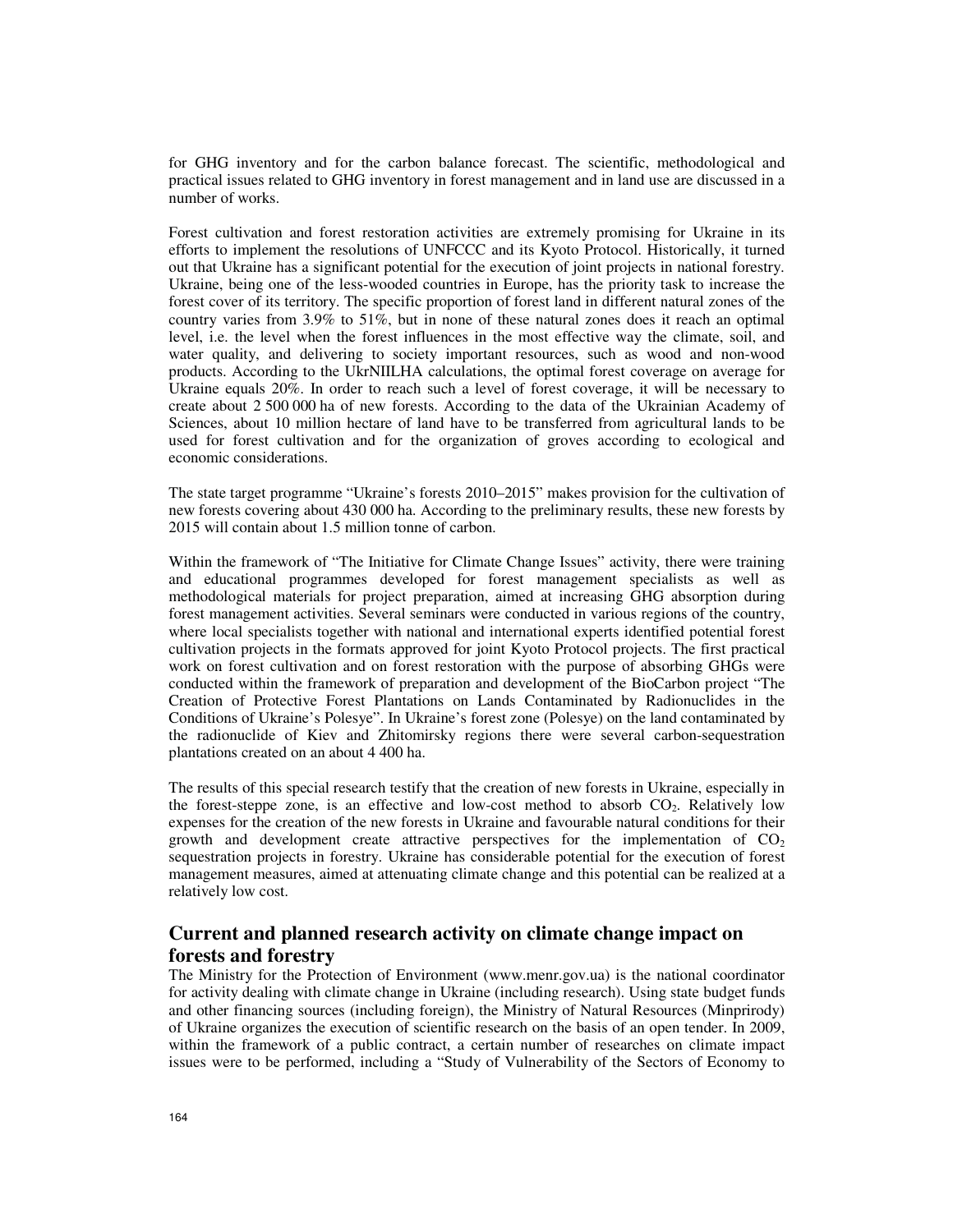Climate Change and the Definition of Protective Measures", "Analysis of the potential decrease in GHG emission for the period beyond 2012", and "Development of a National Strategy Project for Ukraine on the Issues of Climate Change for the post-Kyoto Period". Activities also included work related to the creation of a GHG inventory for the next national communication of Ukraine to the Secretariat of UNFCCC.

At present Ukraine does not have a separate research programme to study the scale and effects of climate on forest ecosystems and on forestry in the country. A number of issues, related to climate change problems in forestry are being studied in the main forest institution of Ukraine, the Ukrainian Scientific-research Institute for Forest Management and Agricultural Melioration, named after G.N. Vysotsky (UkrNIILHA, www.uriffm.org.ua). UkrNIILHA reports to the State Committee on Forestry of Ukraine (Goskomleshoz) and to the National Academy of Sciences of Ukraine. This institute performs fundamental and applied studies at local, regional, national and international levels. The scientific research plan for the next five years stipulates study of various issues dealing with climate change influence on the national forests.

In order to study the climate change impacts on forest ecosystems, UkrNIILHA conducts studies on the improvement of dynamic simulation of forest growing conditions for climate change assessment, which is based on the forest climate typology classification of Professor D.V. Vorobjov. Applied means for the analysis of forest growing condition changes during climate change are also being developed, which are based on GIS technologies. In the future, climate change issues will be studied within the framework of various aspects of forest management studies; in particular, these issues will be included in the prospective plans for scientific and research works, performed by UkrNIILHA and covering the issues of forest monitoring, forest protection, forest cultivation and forest restoration.

However, there are certain problems with the source climate data and with the climate change indicators scenarios (temperature and precipitation change forecasts for the country), which should be received from the climatologists to be used in forest management studies. The Ukrainian Scientific-research Hydrometeorological Institute (www.uhmi.org.ua) performs research and development of the national climate change forecasts. It was expected that 2010 would see new and improved national forecasts, with climate change scenarios developed for the entire country. Such forecasts and scenarios are then supposed to be used for research in different sectors of the economy, and in particular in forestry.

One of the barriers delaying research on climate change impact on forests is an outdated information system for the forest management industry of Ukraine. The database is not sufficiently developed and precludes GIS use in forestry management. The forestry management databases with forest survey descriptions and the forest maps are interlinked, they are not topological, and they have no geographical connection, with the information stored in formats that are not compatible with modern GIS technology. The forestry management information on the nation's forests have different levels of completeness, the best information exists for forests under the management of Goskomles (State Committee for Forests) of Ukraine (about 68% of the country's forests). For all other forests, information is poor, making it more complicated to perform analyses at a national level. The most complete official forest statistics for all of Ukraine's forests reflects their state as of 1 January 1996, and these data have formed the basis for research on climate change impact on the forests of Ukraine; hence there is an urgent need to update all the databases in order to properly adjust all the relevant preliminary assessments.

Because of the need to assess the scale of climate change impact on the forests, UkrNIILHA has developed scientific and methodological approaches to modernize the forestry management information support systems. Such approaches include the development of inventory and forest monitoring methods, implementation of new information and geo-information technologies,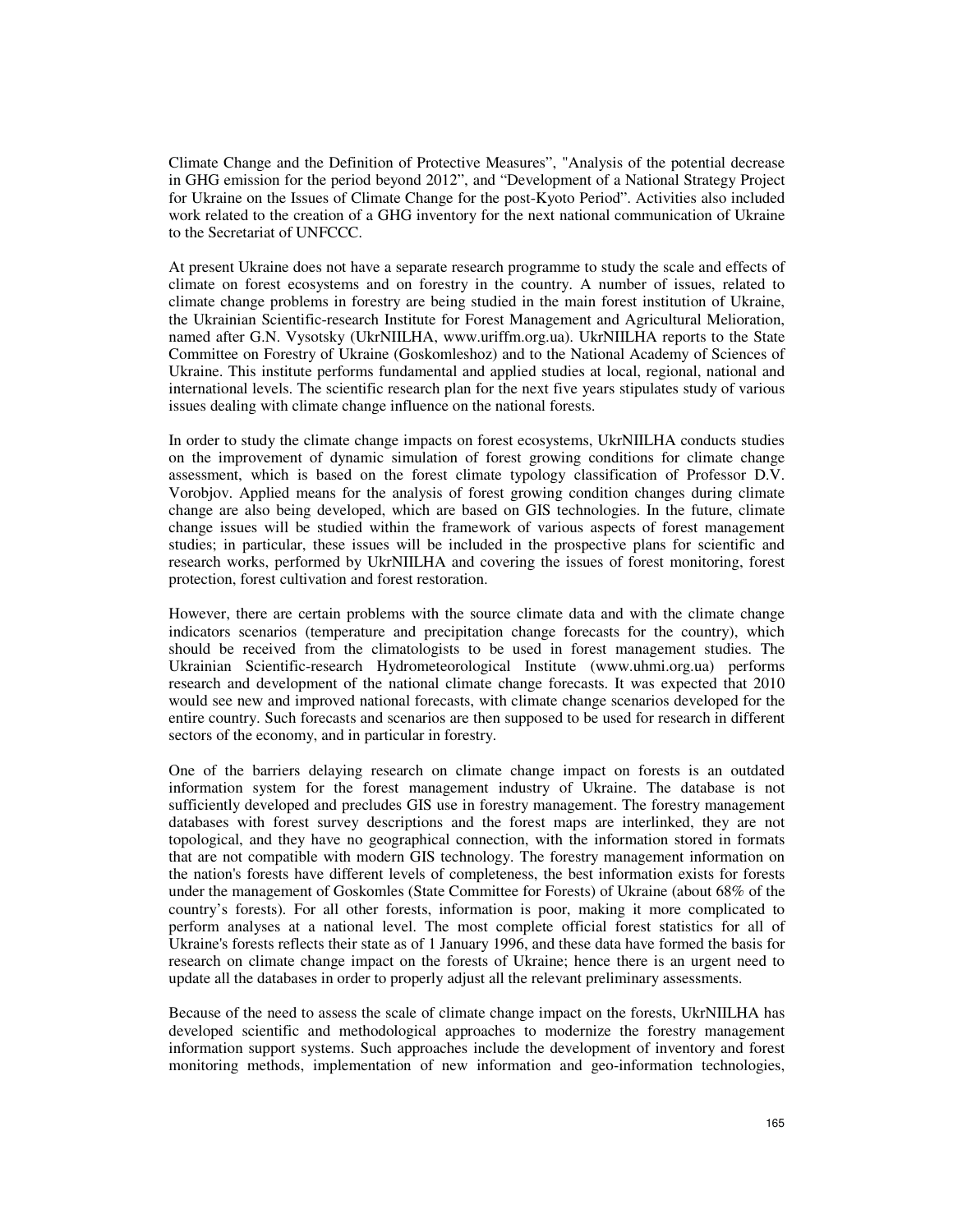including mobile geo-information systems, modern instruments for measurement, softwarehardware systems, and means of remote Earth probing. In order to improve the forestry management information support systems in Ukraine it is crucial to use a modern knowledge base and current information gathering and management technologies. International cooperation plays an important role in this regard. In view of the requirement to harmonize information gathering and processing systems, which provide the information about forests, Ukraine is developing a forest monitoring system and performing preparatory work to conduct a national forest inventory based on selective statistical methods. At this stage, one very important element for the development of forest inventory and monitoring systems for Ukraine is the use of foreign and international expertise in developing such systems. In this regards, FAO support is of utmost importance for Ukraine, coupled with support within the framework of international cooperation from other organizations.

In 2007, Ukraine, with UNDP, developed a project idea and submitted an application for execution through GEF, on "The Improvement of Adaptation Opportunities of Ukraine's Forest Sector to Climate Change". Project premises included:

- Cooperation in the execution of a complex forest ecosystems and forestry management vulnerability assessment in Ukraine on the basis of new knowledge and modern simulations.
- Assistance in the development of a national forestry management adaptation strategy of Ukraine under climate change.
- Assistance in the improvement and modernization of the forest inventory and monitoring system of Ukraine.

Unfortunately, application was not approved for funding. Irregular and insufficient financing of scientific research is one of the main obstacles to implementing a system-based study of climate change in forestry.

## **Priority directions for future research**

The studies so far conducted on problems associated with climate change impact on the forests of Ukraine have predominantly been within the framework of international programmes and projects (Appendix 3). Thus, as a rule, the studies were performed in the format of pilot research with the use of different methods and simulations, which were not always verified and adapted to the conditions of Ukraine. The forest statistics and forest organization data used for these studies were outdated, and so the validity of the results are dubious now.

Nevertheless, the studies conducted allowed the development of a number of methods, approaches and simulations that enable significant improvement in the quality of climate impact assessment on the forests, and created good pre-requisites for a more detailed study of the climate impact effects in forestry in Ukraine. At the present time, the necessity exists to conduct climate impact studies at a new methodological level, with the use of new scientific and statistical data, simulations, knowledge and experience, obtained during the previous years.

The existing plans for scientific research in Ukraine include the study of separate aspects of climate change effects in the forestry sector, but thus far there are no complex scientific research programmes on issues of climate change impact on forest ecosystems and on the forestry of Ukraine. Separate studies on this issue are insufficiently coordinated and are poorly linked with other work in this area being conducted at international level.

In order to reinforce research on the issues of climate change in the forestry of Ukraine, a complex programme is needed involving climate change impact studies on forest ecosystems and on the forestry sector, where the priority directions for the research should be determined clearly,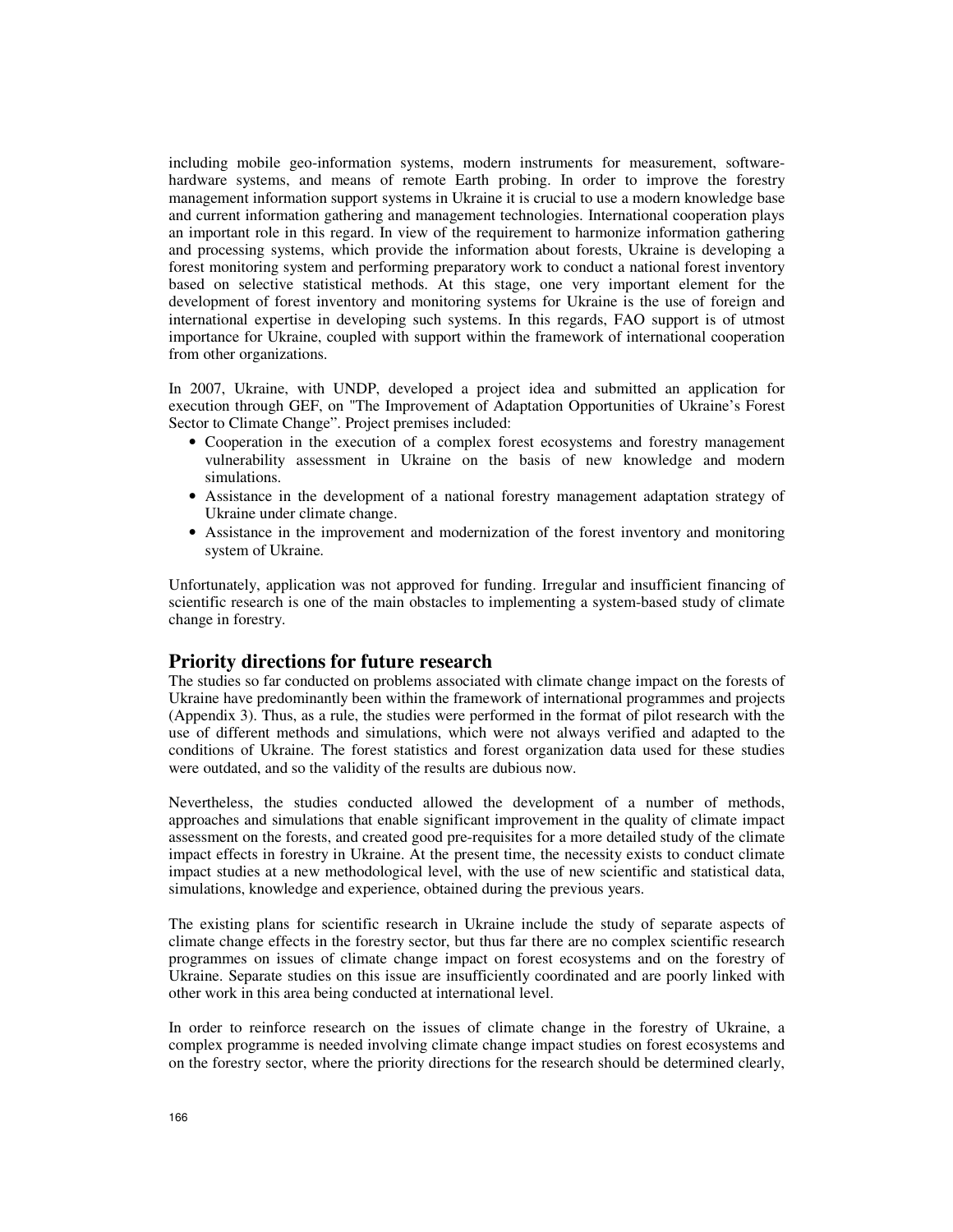together with responsible executors and financing sources. The following are topics that might be considered a research priority:

- The development of methods and forecast simulations and scenario analysis of climate change impact on forest ecosystems and on forestry, by
	- **Industrially improvement of the climate change forecast simulations methods for Ukraine and** for its separate regions, the development of regionalization methods for global models for Ukraine (downscaling); and
	- improvement in the scenario analysis methods, the development of regional forecasts and climate change impact scenarios for forest ecosystems and the forest sector of Ukraine, based on empirical, statistical and numeric simulation and forecasting methods.
- The development of both land-based and remote forest inventory and monitoring for the improvement of information and the analytical forest management base in face of climate change Activities would include
	- a complex inventory, monitoring and forest resources assessment programme, which should also be used for land-use changes and for obtaining regular integrated assessments of climate change effects;
	- scientific and methodological foundations should be developed as well as the methods and the technologies for national selective statistical inventory and for monitoring of Ukraine's forests through the use of remote Earth probing for the assessment of climate impact on the forests of the country and for measuring emission and absorption of GHGs in the forest sector;
	- applying modern GIS technologies to develop operational forest ecosystem mapping methods that could also be used for the development of digital maps of carbon reserves in forest lands; and
	- developing quantitative assessment methods of carbon build-up in forest ecosystems through the use of cutting-edge technologies over a network of representative monitoring sites in the national forests.
- The improvement of forest ecosystem vulnerability assessment methods during climate change, and the study of their adaptation capabilities. Activities could include
	- $\blacksquare$  integral assessment methods developed to assess the effects of climate change on forest ecosystems, their productivity, biodiversity and role in ecological, economic and social functions;
	- a complex assessment of Ukraine's forest ecosystem vulnerability, performed during the climate change period, using of current forest statistics, improved models and scenarios; and
	- $\blacksquare$  improvement in assessment methods for GHG emissions during wildfires.
- The justification and development of forest management adaptation strategies and of forest management measures for climate change impact mitigation, through:
	- the development of adaptation strategies and measures to mitigate the impact of climate change in the forestry of Ukraine;
	- improvement of the assessment methods of the sources and the absorbents of GHGs in the forests of Ukraine;
	- development of forest cultivation locations and forest restoration identification methods on the basis of mobile GIS and modern geographical positioning systems; and
	- development of recommendations on the organization and implementation of forestry projects, directed increasing carbon absorption in accordance with the flexible mechanisms of the Kyoto Protocol and the "green investments scheme", with due consideration for economic, ecological and social effects.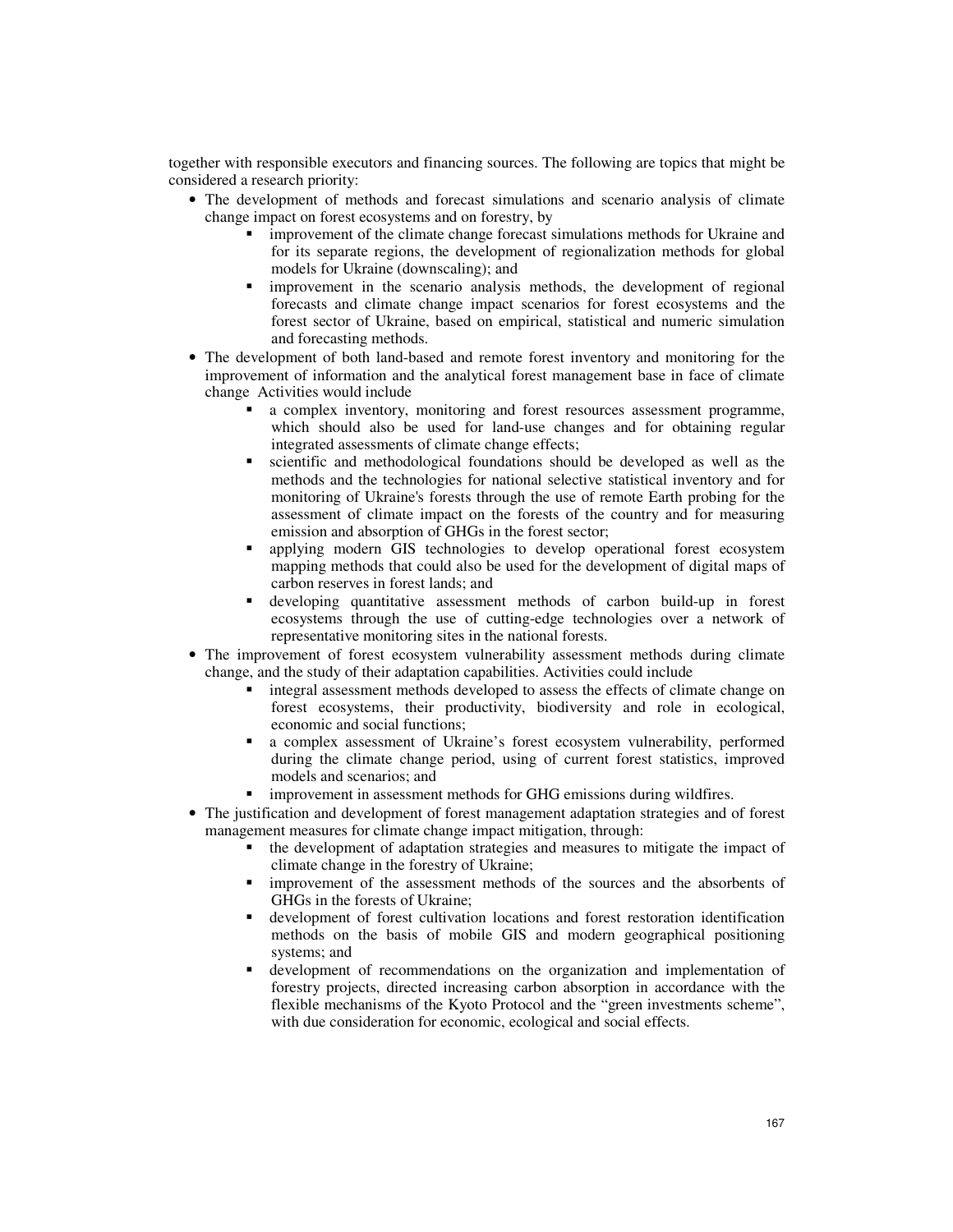The execution of the abovementioned studies would serve as the basis for the development of cooperation between Ukrainian institutes and specialists and international research organizations and donors that support implementation of such projects (for example, FAO, UNDP, IPCC, GEF, World Bank, EBRD). Besides the research projects, such cooperation would support knowledge and technology exchange, the development of the potential for improvement of research opportunities (including technical assistance, transfer of modern technologies), improvement of awareness and communication capabilities. An important element would be support to seminars, training, conferences, thematic publications and the creation of Internet resources on climate change issues in forestry.

## **Information sources used**

- Adamenko, T. 2007. Climate Conditions of Ukraine and Possible Outcomes of Climate Warming. Agromedia, 2007(1): 8–11.
- Adamenko, T.I. 2003. The Changes of the Heat and Moisture Supply of the Vegetation Period in Connection with Global and Regional Climate Warming in Ukraine. pp. 120–121, in: Thesis of the reports at the international conference, dedicated to the 70 year jubilee of the creation of Odessa state ecological University "Hydrometeorology and the Protection of the Environment 2002". Odessa.
- Anon. 2006. Second National Report of Ukraine on the Climate Change Issues. Interpress LTD. 80 p.
- Anon. 2004. Scientific Support of Constant Development of Agriculture in Forest Steppe of Ukraine. NAU. 456 p.
- Anon. 1998. First National Report on the Issues of Climate Change. Minprirody of Ukraine, ARENA-EKO. 61 p.
- Anon. 2004. Manual on methods and criteria for harmonized sampling, assessment, monitoring and analysis of the effects of air pollution on forests. United Nations Economic Commission for Europe, Convention on Long-Range Transboundary International Co-operative Programme on Assessment and Monitoring of Air Pollution Effects on Forests. Federal Research Centre for Forestry and Forest Products (BFH). 465 p.
- Barabash, M.B., Korzh, T.V. & Tatarchuk, O.G. 2004. The Study of Precipitation Changes at the Turn of the XX and XXI Centuries Under Conditions of Global Climate Warming. pp. 92– 102. Scientific works of UkrNDGMI. Edition 253.
- Barabash, M.B., Korzh, T.V. & Tatarchuk, O.G. 2007. The peculiarities of Heat and Moisture Change in Ukraine during Present Day Climate Warming pp. 174–186, in: Scientific works of UkrNDGMI. Edition 256.
- Boichenko, S.G., Voloschuk, V.M. & Doroshenko, I.A. 2001. Global Warming and its Effects Over the Territory of Ukraine. Ukrainian Geographical Journal, 2001(3) 59–68.
- Bondarchuk, G.V. & Buksha, I.F. 2008. Certification of a Forest Management Enterprise: practical guide. vol. X. UkrNIILGA, KP, Printing house No. 13. 172 p.
- Boychenko, S.G. 2005. Global and Regional Climate Fluctuations (changes) and Their Probable Ecological Consequences on the Territory of Ukraine: Semi-empirical Simulations, Scenarios: Author's Abstract of the Dissertation for the Scientific Degree of Doctor of Science (PhD). 35 p in: Metrology, Climatology, Agrometereology. Odessa.
- Boychenko, S.G. & Naukova Dumka, K. 2008. Semi-empirical Simulations and Scenarios of Global and Regional Climate Change. 309 p.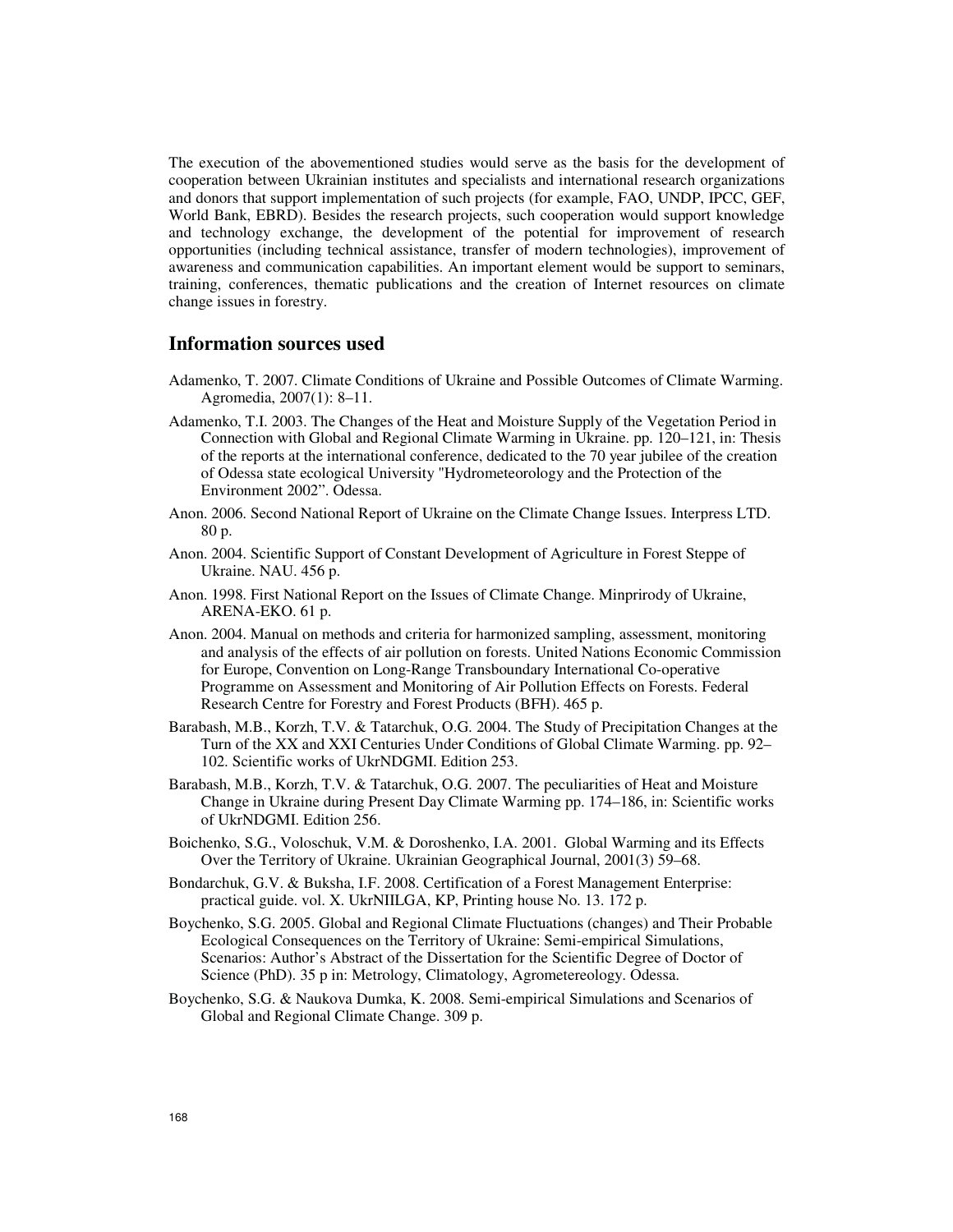- Buksha, I., Radchenko, O., Sidorov, A. and others. 1996. Air Pollution and Climate Change Effects on Health of the Ukrainian Forests: Monitoring and Evaluation. In: Air Pollution and Climate Change Effects on Forests Ecosystems: Abstracts. Riverside, California, USA.
- Buksha, I. & Pasternak, V. 2008. Prediction of carbon dynamics in forest ecosystems of Ukraine. pp. 37–41, in: Proceeding of the International Scientific Conference "Climate change and forest ecosystems", 22–23 October 2008, Vilnius, Lithuania. Kaunas.
- Buksha I.F. 2009. Assessment of Ukrainian Forests Vulnerability to Climate Change. pp. 143– 156, in: Regional Aspects of Interactions in Non–boreal Eastern Europe. Springer Science + Business Media B.V.
- Buksha, I.F. & Pasternak, V.P. 2005. The Opportunity for Joint Project Execution in Ukraine's Forestry. pp. 92–93, in: Proceedings of an International Conference on SO Projects in Ukraine "Climate Change and Business".
- Buksha, I.F. & Pasternak, V.P. 2004. A Scenario Analysis and Long-term forecast for Ukraine's Forest Resources as a Source of Renewable Energy. Wood business, 2004(1): 5–7.
- Buksha I.F., Butrim, O.V. & Pasternak, V.P. 2008. The Inventory of Greenhouse Gases at the Land Use Sector and in Forest Management. HNAU. 232 p.
- Buksha I.F. 2002. Contribution of Ukraine's Forest Management to the Reduction of Climate Change Risk. pp. 132–148, in: Certain Aspects of Global Climate Change in Ukraine: a set of articles. The Initiative on Climate Change Issues.
- Buksha I.F. & Pasternak, V.P. 2005. The Inventory and Monitoring of Greenhouse Gases in Forest Management. I.F. Monograph. HNAU. 125 p.
- Buksha I.F. & Pasternak, V.P. 2003. Forest Cultivation on Lands, Which are Removed From Intensive Use and its Contribution to the Global Climate Change Risk Reduction. pp. 47–50, in: Collected scientific works of Agricultural Institute. No. 28.
- Buksha I.F. & Pasternak, V.P. 2004.Opportunities and Perspectives of Project Implementation of Joint Execution According to Kyoto Protocol in the Forestry of Ukraine. pp. 104–106, in: Collected scientific works of all-Ukraine ecological conference "Ukraine – the Year After the 5th All-European Conference of Ministers of the Environment "Environment for Europe".
- Buksha, I.F., Pasternak, V.P. & Kornienko, V.P. 2002. The Role of Forestry in the Reduction of Climate Change Risk. Forestry and hunting magazine, 2002(1): 28–29.
- Buksha, I.F., Pasternak, V.P. & Bondarchuk, G.V. 2000. Scenario Simulation and Forest Resources Dynamics Forecast During Climate Change. Forestry and Agro-melioration, 98: 44–52.
- Buksha I.F. 2001. Scenario Analysis of Non-wearisome Forest Use At Different Forest Management Modes. Forestry and Agro melioration, 99: 37–41.
- Buksha I.F., Gozhig, P.F., Yemelyanova, Z.L. and others. 1998. Ukraine and Global Greenhouse Effect: Sensitivity and Adaptation of Ecological and Economical Systems to Climate Change Edited by V.V. Vassilchenko and M.P. Raptzun. Edition of the Agency for Rational Use of Energy and Ecology. 210 p.
- Buksha I.F. & Korniyenko, V.P. 2002. The Potential of Ukraine's Forestry in the Execution of Joint Projects According to Kyoto Protocol. pp. 54–57, in: Investments and Climate Change: Opportunities for Ukraine: materials of international conference, 10–11 July 2002.
- Buksha, I.F. & Pasternak, V.P. 2001. The Forest Resources Dynamics Forecast During Antropogeneous Changes of the Environment. Naukovyj Vestnik NAU, 39: 157–162.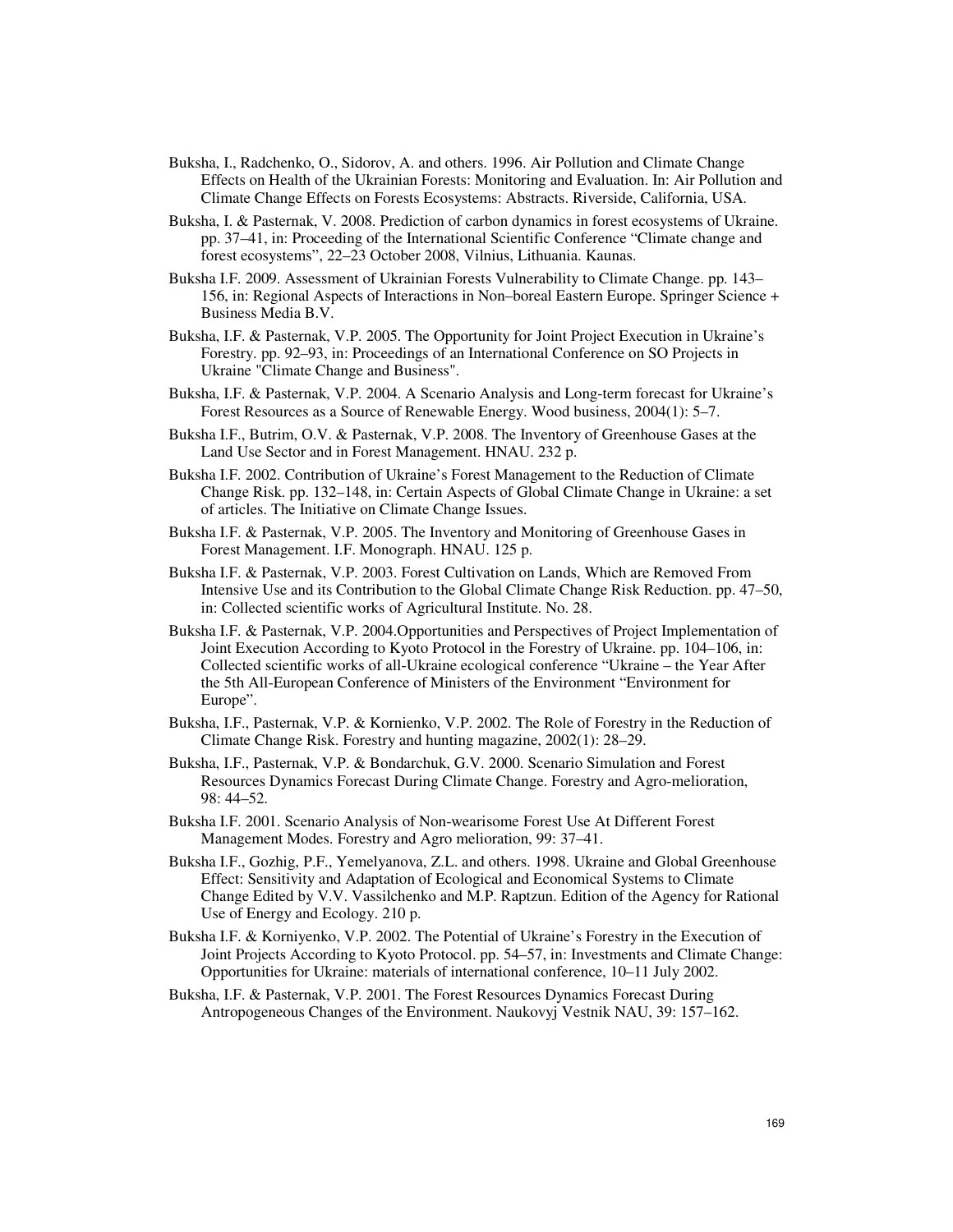- Bun, P.A., Gusti, M.I., Dachuk, V.S. and others. 2004. Information Technologies for Greenhouse Gases Inventory and of Carbon Balance Forecast for Ukraine. Edited by P.A. Bunya. L'viv, Ukrainian Printing Academy. 376 p.
- Butrim, O.V., Buksha, I.F. & Pasternak, V.P. 2008. The Methodology of Emissions Assessment and Absorption of Greenhouse Gases in Soils on the Lands of Agricultural Business and Forest Management Designation. Report of Kharkov State Agrarian University series Land Study, Agro-chemistry, Agriculture, Forestry, 10(1): 227–231.
- Chorny, S.G., Tischenko, G.I. & Kuvavina. N.S. 2002. Present-Day Climate Changes in Kherson Region. Naturalist [Electronic resource]. See: proeco.visti.net/naturalist/ecology/clim.htm
- Didukh, Y. 2008. Global Climate Change: What Should Ecologists Do? Zerkalo Nedeli No. 43 (722) (15–21 November 2008).
- Didukh, Y. 2009. Ecological Aspects of Global Climate Change: Reasons, Consequences, Actions. pp. 34–44, in: Report of the National Academy of Sciences of Ukraine, 2009, no. 2.
- Dixon, R.K., Smith, J.B., Brown, S., Masera, O., Mata, L.J. & Buksha, I. 1999. Simulations of forest system response and feedbacks to global change: experiences and results from the U.S. Country Studies Program. Ecological Modelling, 122: 289–305.
- European Commission. 2006. Preparation of Joint Projects in Ukraine Procedural and Methodological Aspects. Translated brochure of the European Commission "Technical Support for Ukraine and Belarus for Compliance With Their Obligations in the Sphere of Fighting Global Climate Change". 36p.
- Gusti, V., Havlik, P. & Obersteiner, M. 2009. How much additional carbon can be stored in forests if economic measures are used and how much could it cost? National University of Bioresources and Management of Natural Resources of Ukraine. Scientific Report NUBiBiP of Ukraine / Forestry. Decorative Gardening, 135: 244–253.
- Holmgren, P., Marklund, L.-G., Saket, M. & Wilkie, M.L. 2007. Forest Monitoring and Assessment for Climate Change Reporting: Partnerships, Capacity Building and Delivery. Forest Resources Assessment Working Paper, 142. FAO, Rome.
- Ivanenko, N.P., Kaletnik, M.M., Kozelkovich, M.A. and others. 1997. Ukraine and Global Greenhouse Effect: Sources and Absorption of Greenhouse Gases. Edited by V.V. Vassilchenko and M.P. Raptzun. Edition of the Agency for rational use of energy and ecology. 96 p.
- Kaletnik, M.M., Buksha, I.F., Radchenko, O.M. & Sidorov, O.S. 1997. Environmental factors and State of Ukrainian forests: Monitoring and Impact Assessment. pp. 151–178, in: Restoration of forests: environmental challenges in Central and Eastern Europe. Proceedings of the NATO advanced research Workshop in Saulberg, Germany, July 1996. (NATO 2/30). Kluwer Academic Publishers, the Netherlands.
- Kiptenko, E.N. & Kozlenko, T.V. 2007. Assessment of Emissions and Absorption of Greenhouse Gases in Ukraine in the Sector "Changes of Land Use and Forestry". Scientific Works of Ukr NDGMI, 256: 346–358.
- Kulbida, N. 2003. How Does Global Warming Threaten Ukraine [Electronic resource]. See: javot.net/virtual/1.htm
- Lakida, P.I., Buksha, I.F. & Pasternak, V.P. 2004. Reduction of Global Climate Change Risk Through Coal Deposits When Cultivating Forests and at Forest Management in Ukraine. Naukovy Vistnik NAU, 79: 212–217.
- Lakida, P.I., Buksha, I.F. & Pasternak, V.P. 2004. Perspectives and Directions of Forest Management Activity in Conjunction With Ratification by Ukraine of Kyoto Protocol and Framework Convention of the UN on Climate Change. Agrarian Science and Education, 5(3): 116–121.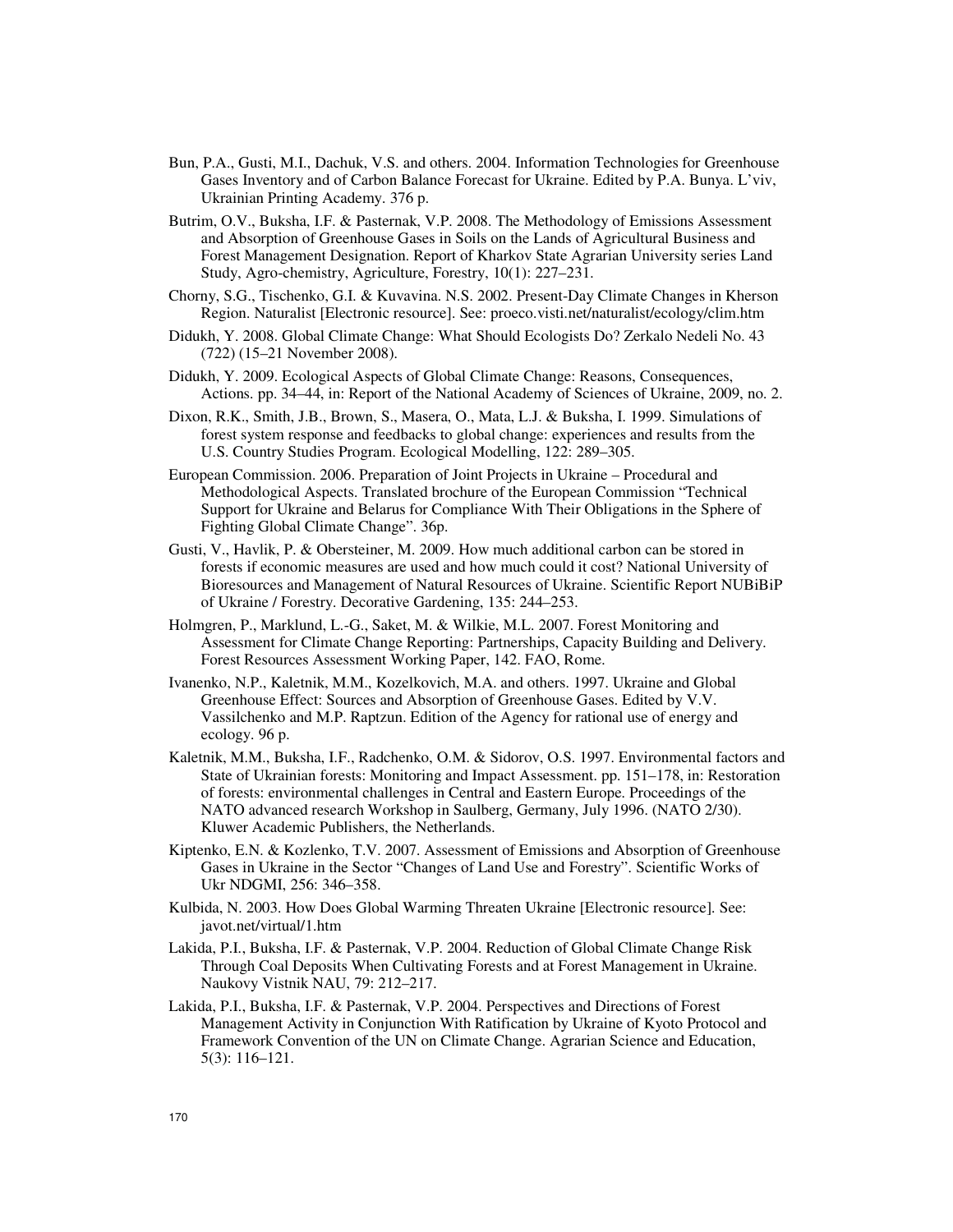Lakida, P.I. 2002. Phytomass of Ukraine's Forests. Zbruch. 256 p.

- Lakyda, P.I., Buksha, I.F. & Pasternak, V.P. 2005. Opportunities for fulfilling Joint Implementation projects in forestry in Ukraine. Unasylva, 56(3): 32–34.
- Lipinsky, V.M. 2002. Global Climate Change and its Impact on Climate Dynamics of Ukraine. pp. 177–185, in: Investments and Climate Change: Opportunities for Ukraine. Proceedings of an International Conference, 10–11 July 2002.
- Lipinsky, V.M. Dyachuk, V.A. & Babichenko, V.M. (editors). 2003. Climate of Ukraine. Rayevsky Publishing House. 345 p.
- Marhesinni, B., Perugini, L., Zibtsev, S., et al. 2009. Joint implementation projects: an opportunity for countries with economy in transition. National University of bioresources and management of natural resources of Ukraine. Scientific report NUBiBiP of Ukraine/Forestry. Decorative gardening, 135: 255–265).
- Meshkova, V.L. 2009. Seasonal Development of Acerose Leaf and Leaf-Eating Insects. Planetaprint. 396 p.
- Nijnik, M. 2002. Toward sustainability in forestry: The Ukraine's case. PhD thesis, Wageningen University, The Netherlands. 156 p.
- Pasternak, V.P. & Buksha, I.F. 2004. Methodological Approaches to Carbon Monitoring in Forest Ecosystems. Management of Natural Resources, Ecological and Forest Politics, 14(2): 177– 181.
- Pasternak, V.P. & Buksha, I.F. 2003. Possibilities of Carbon Dynamics in the Forests of Kharkov Region Per Monitoring Data. Vistnik HNAU, 2003(2): 135–138.
- Pasternak, V.P. & Buksha, I.F. 2007. Justification of Activity Directions in the Land Use Sector and Forestry For Compliance With Kyoto Protocol Requirements in Ukraine. Naukovyj Vistnik NAU, 106: 124–134.
- Plyovyj, A.M., Adamenko, T.I., Kulbida, M.I. & Trofimova, I.V. 2007. Simulation of the Climate Change Impact on Agrarian-climatic Conditions of Growth and Photosynthesis of Winter Wheat. Naukovy Zhurnal – Ukrainian Hydrometereological Journal, 2007(2): 76–92.
- Polevoy, A.N., Kulbida, N.I., Trophimova, I.V. & Adamenko, T.I. 2005. Simulation of Climate Change Impact on Shaping Productivity of Winter Wheat in Ukraine. In collected works: "The Issues of Ecological Monitoring and Ecosystem Simulation" Volume XX, Petersburg, Gidrometeoizdat.
- Polyovyj, A.M., Trofimova, I.V., Kulbida, M.I. & Adamenko, T.I. 2003. Assessment of Fluctuations of Winter Wheat Harvests in Ukraine According to Different Climate Change Scenarios. Collection of Scientific Works. Ecology and Resources. Vol. 5 pp. 106–113.
- Romaschenko, M.I., Sobko, O.O., Savchuk, D.P. & Kulbida, M.I. 2003. On Certain Tasks of Agrarian Science in Conjunction With the Climate Change. Scientific report – information.
- Savuschikh, I., Popkov, M. & Savuschik, M.P. 2009. Recommendations for the Creation of Forest Plantations on the Agricultural Lands of Polesye Contaminated by Radionuclides for the Implementation of the BioCarbon Fund in Ukraine. pp. 131–134, in: National University of Bioresources and Management of Natural Resources of Ukraine. Also published as Scientific Reporter NUBiBiP of Ukraine, in Forestry, Decorative Gardening, vol. 135.
- Schelhaas, M.-J., Buksha, I., Cerny, M., Pasternak, V. et al. 2004. Scenarios on forest management in Czech Republic, Hungary, Poland and Ukraine. European Forest Institute Research Report No. 17. Brill, Lieden–Boston. 107 p.
- Seppälä, R., Buck, A. & Katila, P. (editors). 2009. Adaptation of Forests and People to Climate Change. A Global Assessment Report. IUFRO World Series, Volume 22. Helsinki. 224 p.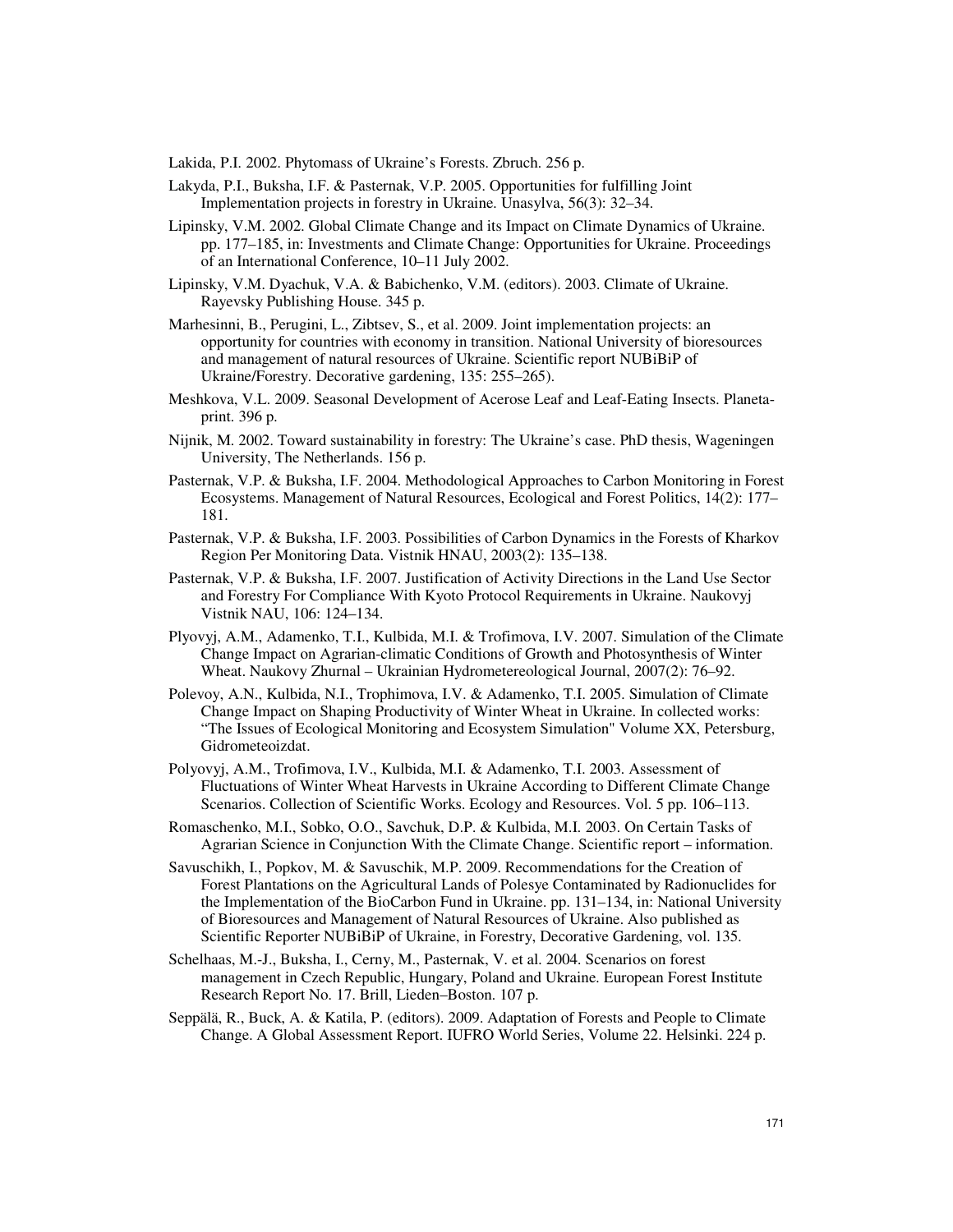- Sitnik, K. & Bagnjuk, V. 2006. Biosphere and Climate: The Past, The present And The Future. Report of the National Academy of Sciences of Ukraine, 9: 3–20.
- Shevchuk, V.Y, Trofimova, I.V., Trofimchuk, O.M. and others. 2001. Problems and Strategy of Execution of Framework Climate Change Convention of the UN. Edited by V.Y. Shevchuk. UINSiP. 96 p.
- Shevchuk, V.Y., Ivanenko, N.P., Kublanov, S.H. & others. 2005. Global Climate Change: Economic and Legal Mechanisms of Kyoto Protocol Implementation in Ukraine. Edited by V.Y. Shevchuk. Geoprint. 150 p.
- Shvidenko, A. 2009. Non-boreal Forests of Eastern Europe in a Changing World: the Role in the Earth Systems. pp. 123–133, in: Regional Aspects of Interactions in Non–boreal Eastern Europe. Springer Science + Business Media B.V.
- Sidorov, A., Radchenko, O., Buksha, I. & Meshkova, V. 1997. GIS in a study of potential climate changes effects on forests. pp. 1541–1548, in: Proceedings 18th ICA/ACI International Cartographic Conference, Stockholm, Sweden.
- Trofimova, I., Koublanov, S., Shmurak, E., Buksha, I. and others. 1996. Vulnerability and Adaptation Assessments for Ukraine. In: Vulnerability and Adaptation to Climate Change. Kluwer Academic Publishers, the Netherlands.
- Voloschuk, V.M. & Boichenko, S.G. 1998. 1998. Impact of global warming on annual average intensity of atmospheric precipitations in Ukraine. Scientific bulletin of NAS, 6: 125–130.
- Vorobjov, D.V. 1960. Forest Typology Climate Classification. pp. 235–260, in: Works of Kharkov Agricultural Institute.
- Yeremeyev, V. & Yefimov, V. 2003. Regional Aspects of Global Climate Change. Vistnik NAN Ukraine, 2003(2): 22–26.

#### **Climate change-related Laws and Regulatory Documents**

- Law of Ukraine dated 29.10.1996 No. 435/96-VR "On ratification of the Framework Climate Change Convention of the UN".
- Law of Ukraine dated 04.02.2004 No. 1430-IV "On ratification of the Kyoto Protocol to the Climate Change Convention of the UN".
- Decree of the President of Ukraine dated 12.09.2005 No.1239/2005 "On Coordination of the measures for the enforcement of obligations of Ukraine under the Kyoto Protocol and the Framework Climate Change Convention of the UN".
- Order of the Cabinet of Ministers of Ukraine dated 18.08.2005 No. 346. "National action plan for implementation of the provisions of the Kyoto Protocol and the Framework Climate Change Convention of the UN".
- Order of the Cabinet of Ministers of Ukraine dated 05.03.2005 No. 272. "On amendments to the national action plan for implementation of the provisions of the Kyoto Protocol and the Framework Climate Change Convention of the UN".
- Decree of the Cabinet of Ministers of Ukraine dated 14.04.1999, No. 583 "On interdepartmental Commission on execution of the previsions of the Framework Climate Change Convention of the UN".
- The Decree of the Cabinet of Ministers of Ukraine dated 22.02.2006 No. 206 "On the approval of the consideration, approval and implementation of projects, directed at the reduction of anthropogenic emissions or increased absorption of greenhouse gases according to the Kyoto Protocol and the Framework Climate Change Convention of the UN".
- Decree of the Cabinet of Ministers of Ukraine dated 10.04.2006 No.468 "On the order of coordinating measures for the execution of obligations of Ukraine under the Kyoto Protocol and the Framework Climate Change Convention of the UN".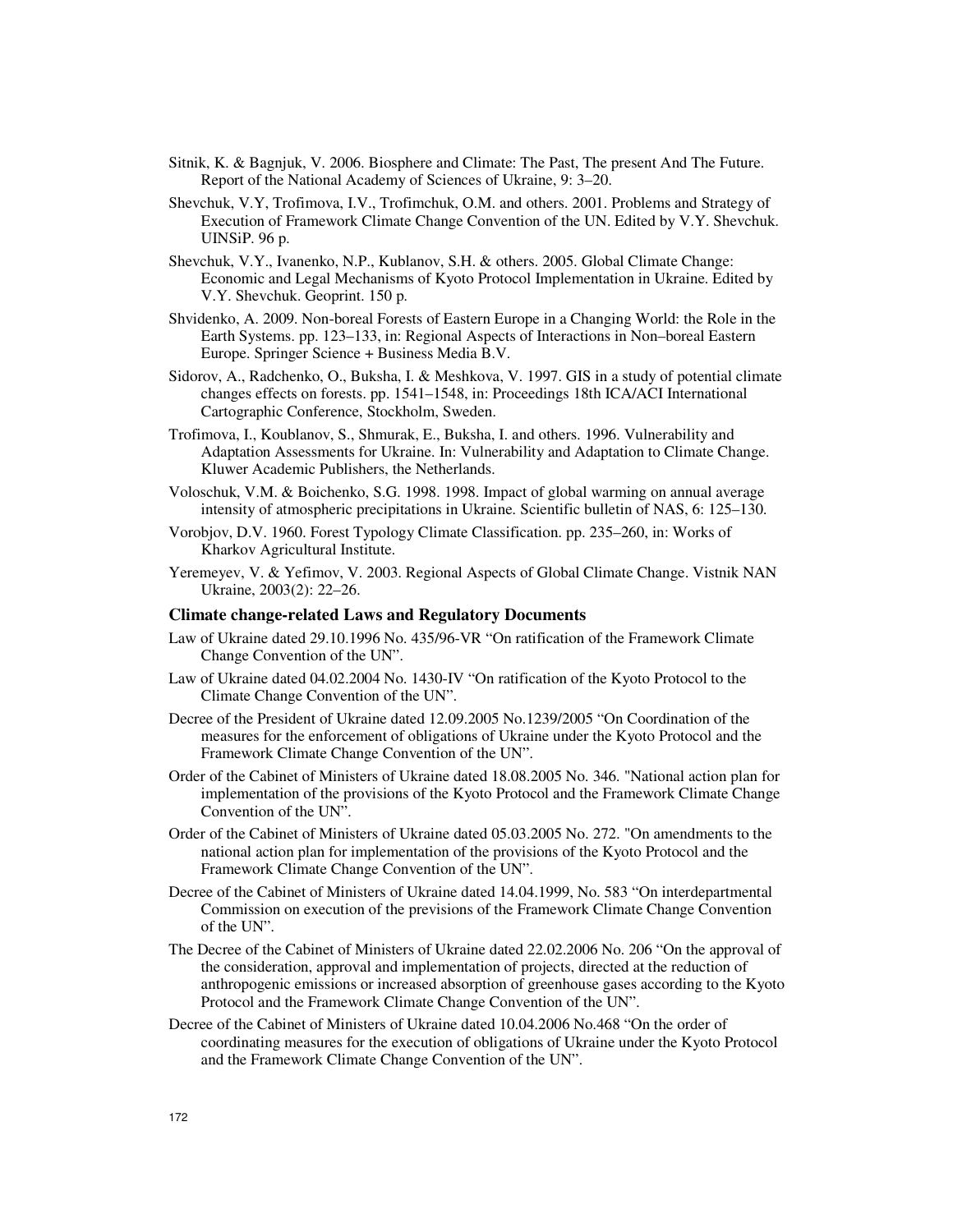- Decree of the Cabinet of Ministers of Ukraine dated 21.04.2006 No.554 "On approval of the order of assessment system functioning for evaluation of anthropogenic emissions and absorption of greenhouse gases that are not regulated by the Montreal protocol on substances, which destroy the ozone layer".
- Order of the Ministry of Environmental Protection of Ukraine dated 01.06.2006 No.273 "On approval of methodological recommendations for preparation and submission for approval of projects jointly executed by legal entities".
- Order of the Ministry of Environmental Protection of Ukraine dated 17.07. 2006 No. 341 "On approval of requirements to the documents, which substantiate the volumes of anthropogenic emissions and greenhouse gases absorption for issuance of a letter of support to the owner of such emissions where the joint project implementation is planned".
- Order of The Ministry of Environmental Protection of Ukraine dated 17.07.2006 No. 342 "On approval of requirements for jointly executed projects".
- Decree of the Cabinet of Ministers of Ukraine dated 4.04.2007 No. 612 "On establishment of National agency for ecological investments of Ukraine".
- On approval of the Instruction on joint project execution under the national procedure / Order of the National agency for ecological investments of Ukraine dated 18.12.2008 No. 79 (Registered in the Ministry of Justice of Ukraine on 16.01.2009 N 27/16043).
- Decree of the Cabinet of Ministers of Ukraine dated 13.09.2002 No. 1371 "On the order of participation of central bodies of executive power in the activity of international organizations where Ukraine is a member".
- Decree of the Cabinet of Ministers dated 10.04. 2006 No. 468 "On the order of coordinating activities for execution of obligations of Ukraine under the Framework Climate Change Convention of the UN and the Kyoto Protocol to the mentioned convention (as amended, according to decree KM No. 392 dated 17.04 2008)."
- Decree of the Cabinet of Ministers dated 21.04. 2006 No. 554 "On approval of the Order of the national system functioning for the assessment of anthropogenic emissions and absorption of greenhouse gases, which are not regulated by the Montreal protocol on substances that destroy the ozone layer (as amended according to the Decree KM N  $392 (392 - 2008 - p)$ ) dated 17.04.2008)".
- Decree of the Cabinet of Ministers dated 30.07. 2007 N 977 "On approval of Provision on National agency for ecological investments of Ukraine" (as amended, according to the Decree KM N 392 (392-2008-p dated 17.04.2008).
- Decree of the Cabinet of Ministers dated 22.02. 2008 N 221 "On approval of the Order of consideration, approval and implementation of projects of target ecological (green) investments during the validity terms of the Kyoto Protocol and of the Framework Climate Change Convention of the UN" (as amended, according to Decree KM No.  $642 (642 - 2008)$ – p) dated 16.07.2008).
- Decree of the Cabinet of Ministers dated 17.04. 2008 N 392 "On Ukraine's international obligations enforcement under the Kyoto Protocol and the Framework Climate Change Convention of the UN".
- Decree of the Cabinet of Ministers dated 28.05. 2008 N 504 "On the establishment and maintenance of the National electronic registry of anthropogenic emissions and greenhouse gases absorption".
- Decree of the Cabinet of Ministers dated 16.07. 2008 N 642 "On amending the Order of consideration, approval and implementation of target ecological (green) investment projects during the validity terms of the Kyoto Protocol and of the Framework Climate Change Convention of the UN".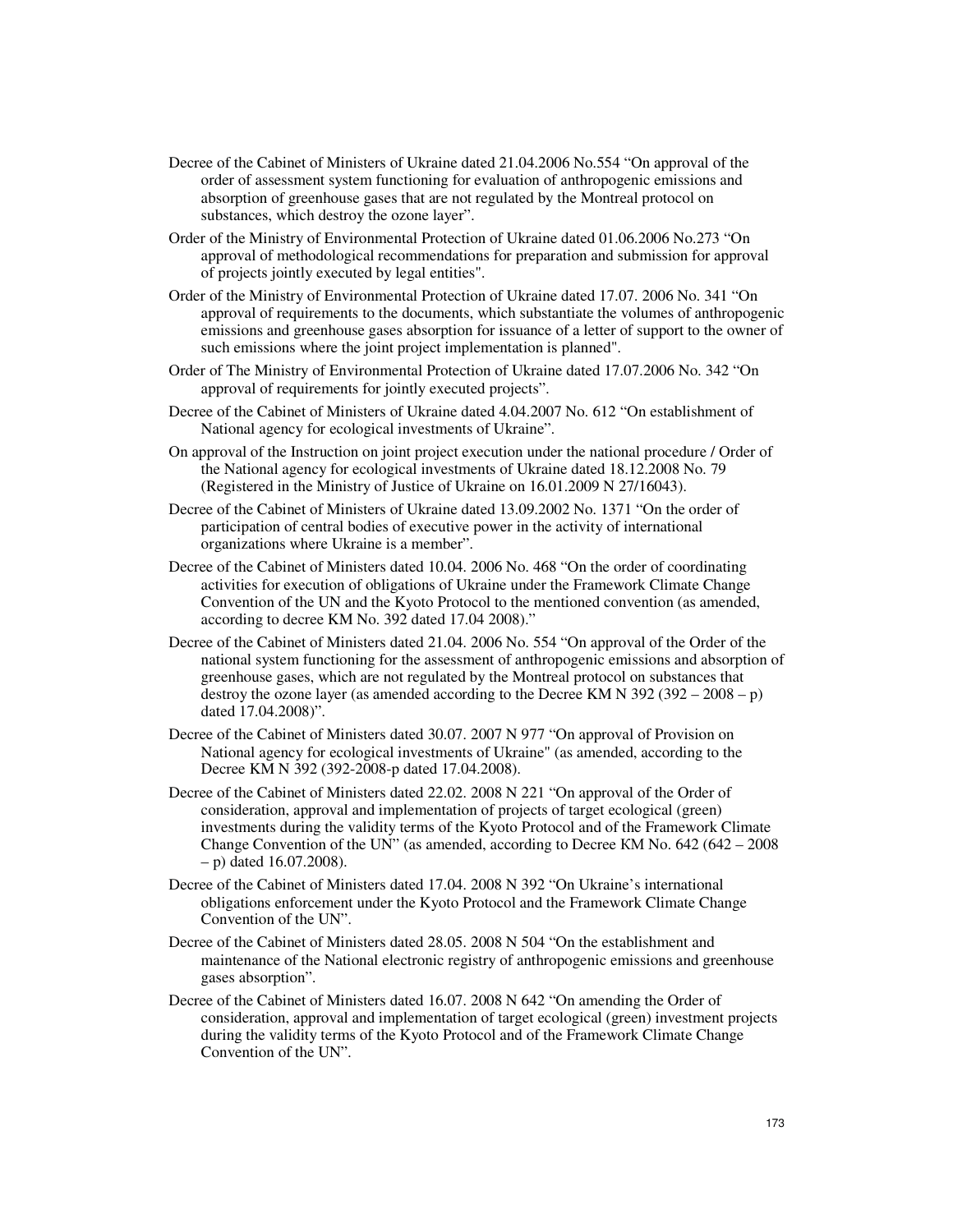- Order of National agency for ecological investment of Ukraine dated 25.06. 2008 No. 32 "On approval of requirements to the documents, which substantiate the volumes of anthropogenic emissions and greenhouse gases absorption for issuance of a letter of support to the owner of such emissions where the joint project implementation is planned". (Registered in the Ministry of Justice of Ukraine on 17.07.2008, N 664/15355).
- Order of National agency for ecological investment of Ukraine dated 25.06. 2008 N 33 "On the approval of the Requirements for the preparation of joint execution projects" (Registered in the Ministry of Justice of Ukraine on 17.07 2008 N 665/15356).
- Fifth National Report of Ukraine on the Climate Change Issues (Draft). 2009. Ministry for the Protection of the Environment of Ukraine, Ministry of Emergency situations and on the population protection against Chernobyl accident consequences, National Academy of Sciences of Ukraine, Ukrainian Scientific and Research Hydrometeorological Institute. 282 p.

### **Appendix No. 1. National legislation and regulatory documents on climate change issues**

The Supreme Council (Parliament) of Ukraine ratified the UNFCCC on 29 October 1996, and in accordance with UN rules, Ukraine became a Party to the Convention on 11 August 1997. The Kyoto Protocol to UNFCCC was ratified by Ukraine on 4 February 2004.

The national regulatory and legislative base, related to the climate change issues is constantly developing and improving. To date, the Government and state administration bodies have adopted about 30 regulatory and legislative documents, dealing with the execution of the requirements of UNFCCC and its Kyoto Protocol, which regulate activity in Ukraine, related to climate change issues.

By Decree of the Cabinet of Ministers of Ukraine dated 14.04.1999, No. 583, an interdepartmental commission was created for enforcement of UNFCCC. The representatives of the Cabinet of Ministers of Ukraine, of the Supreme Council of Ukraine, of the secretariat of the President of Ukraine, of ministries and departments, and of the National Academy of Science of Ukraine are part of this commission. A number of special Government decrees were adopted with the purpose of coordinating execution of Ukraine's obligations under UNFCCC and its Kyoto Protocol. The Decree of the Cabinet of Ministers of Ukraine, dated 18 August 2005, is an important government document in the context of climate change issues, No. 346, which approved the National plan of activities for the implementation of Kyoto Protocol provisions (this plan was amended by order of the Cabinet of Ministers of Ukraine dated 5 March 2009, No. 272). The national activity plan for the Kyoto Protocol provisions implementation is directed at addressing the following tasks:

- Improvement of the national GHG emission and absorption assessment system.
- Preparation and timely submission to UNFCCC Secretariat of GHG emission and absorption reports.
- The creation of favourable conditions to implement the "flexible mechanisms" of the Kyoto Protocol in Ukraine.
- The creation of a national GHG emission and absorption reporting system.
- The development of regulatory and legislative documents for GHG emission and absorption quantity regulation.
- Establishing a GHG emission units forecast for the period to 2012.
- Maintaining databases for joint execution of projects.
- Preparation and publication of national reports on climate change issues.
- Development of National plans on adaptation and climate change impact mitigation.
- The participation of Ukraine in UNFCCC Conferences of the Parties.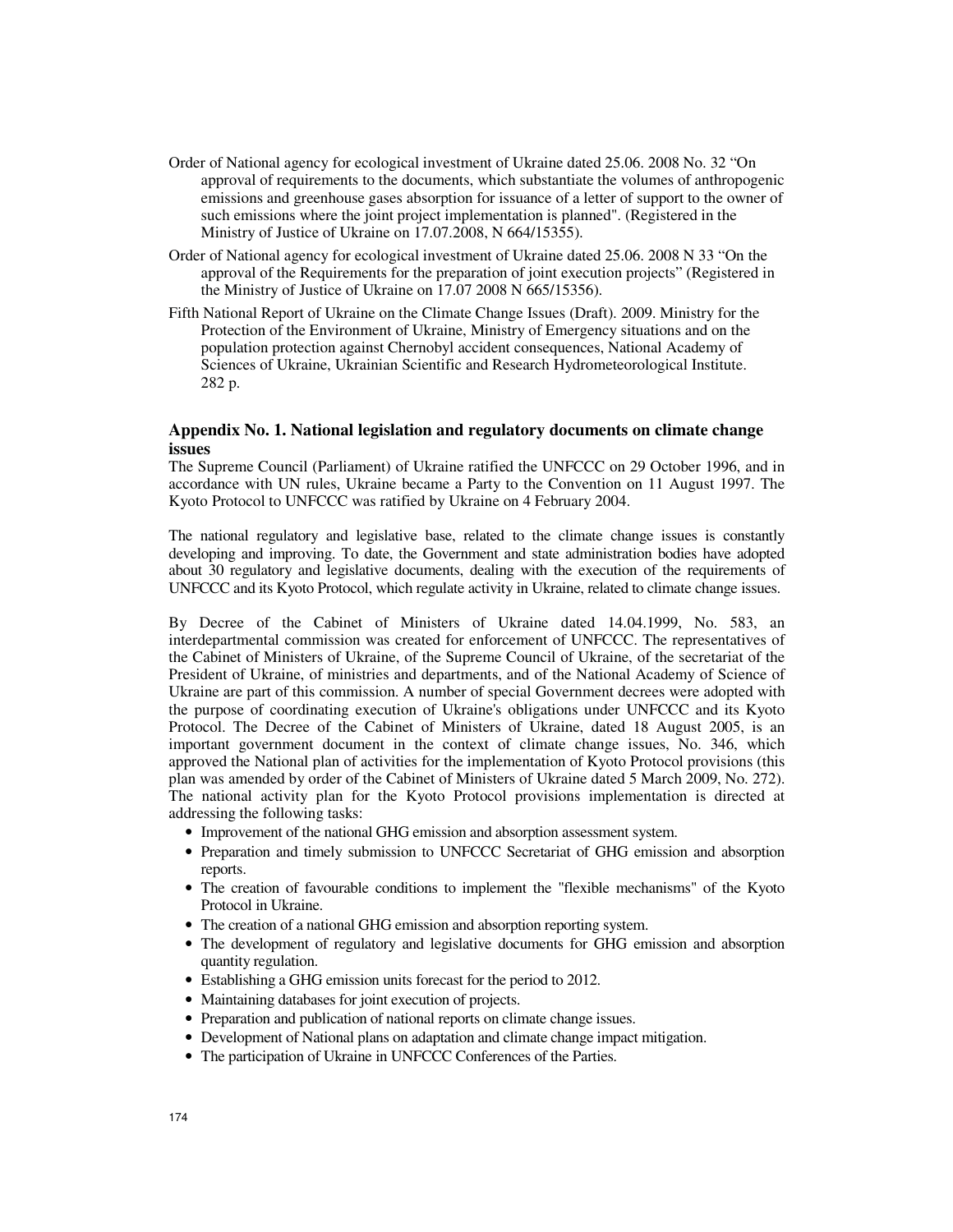- Evaluation of GHG emission reduction potential to 2020, strategic forecast and the assessment of climate change impact on various economy sectors, on the population and ecosystems.
- Creation of a data bank on ecologically safe technologies that allow reducing emission volumes and increasing GHG absorption volumes.
- Implementation of measures on training and qualification improvement within the scope of UNFCCC and its Kyoto Protocol, for State employees, preparing personnel, and informing the public on climate change issues.

According to many experts, the State legislation and the existing regulatory basis for climate change issues creates good pre-requisites to reach the goals set by UNFCCC and its Kyoto Protocol. Detailed information on national legislation and on regulatory documents on climate change issues can be found at:

- www.menr.gov.ua/cgi-bin/go?node=ZAK%20baza%20UN
- neia.gov.ua/nature/control/uk/publish/category;jsessionid=667AC1E80076F4673EF6F83AAC2 DCC69?cat\_id=108499
- www.informkioto.org.ua/main/ua/258.htm

#### **Appendix No. 2. Climate change in Ukraine: empirical data and forecasts**

Climate observations in Ukraine started in the 18th century, and significant empirical material was accumulated during the period of such instrument-based observations, as well as providing long-term data on various climatic system indicators. The Ukraine Climate Cadastre was formed in the 1990s and holds information on meteorological data. The Decree of the Cabinet of Ministers of Ukraine No.650 dated 28 July 1997 approved "The Climate Programme of Ukraine", that stipulates how the climate monitoring system should be conducted, as well as the use of the information obtained for multiple purposes.

The results of the climate dynamics study in Ukraine during the period of instrument-based observations show that global climate change tendencies manifest themselves in regional specifics of Ukraine's climate. According to the data of the Hydrometeorological Centre over the last hundred years, the average yearly temperature in Ukraine has increased by about 1°C, while on average the temperature on this planet during the same period has increased by 0.6°C. This warming of the national territory manifests itself rather incoherently. Near the ground, temperatures have increased in those locations in those months that were previously cold, and the near-ground temperature in locations with higher temperatures has practically not changed. Ukraine's climate warming shows a similar pattern to global trend parameters, with an increase 0.4–0.6°C over 100 years. This warming is characterized by the heterogeneity (non-monotonicity) of the near-ground temperature increase. Periods of significant temperature increases have been followed by periods of decrease. During this 100-year period, the most pronounced temperature increase trend was noted in the northeastern part of Ukraine (about 1°C); in the northwestern and central parts this trend amounted to  $0.7-0.9\degree C$ ; while in the southern part it was  $0.2-0.3\degree C$ . The most intensive temperature increase was noted during winter  $(1.2^{\circ}C)$  and spring  $(0.8^{\circ}C)$ , while the summer temperature increase amounted to 0.2–0.3°C.

Precipitation over the last 100 years showed precipitation distribution levelling-off. In those regions where precipitation was insignificant (southeast of the country), precipitation increased by about 15%, and in the regions with greater precipitation (northwest) precipitation decreased by about 5%. During this process there was a decrease in the climate's continentality and more occurrences of extreme weather events (rainstorms, floods, unseasonal thawing, early frosts, and squalls).

More significant temperature changes were observed in particular regions of the country. According to Yeremeyev and Yefimov (2003), for the period from 1961 to 1996, statistically the average air temperature increased considerably in the northwestern and southeastern subregions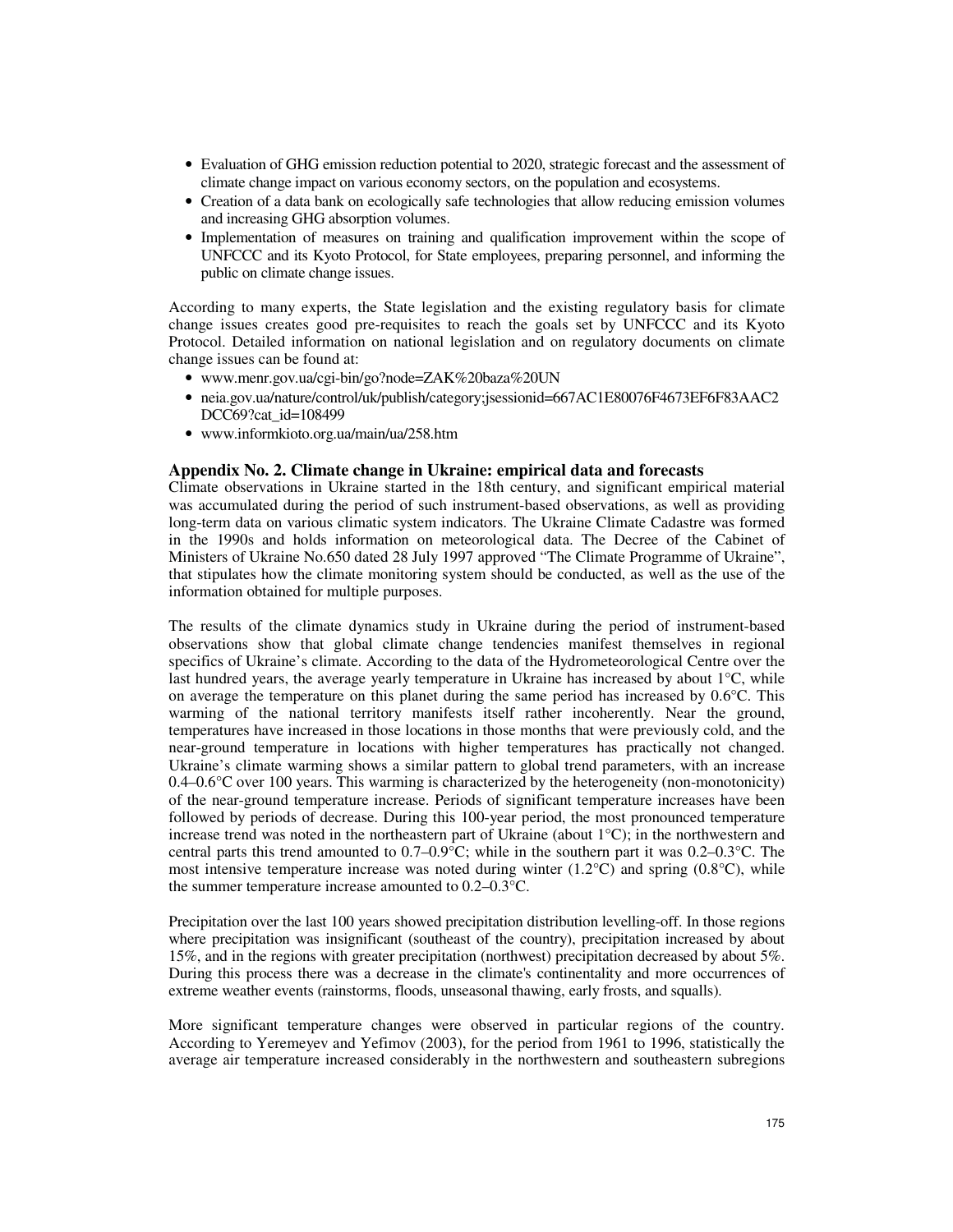of Ukraine, by 2.7–7.8°C, and in the northwest by 1.0–1.7°C. Because of the air temperature increase, the number of days with subzero temperatures decreased by 5–10%. Air humidity increased considerably, by 10–25%. As the analysis of the statistically extreme events showed, the re-occurrence of anomalously high average monthly temperatures before the end the 20th century increased two- to three-fold in comparison with the beginning of the century, and the number of anomalously cold winters decreased.

According to the climate indicators analysis, Ukrainian climatologists came to the conclusion that a new climate was being formed in Ukraine: the winters became less cold and had little snow, and the summer became colder. Sometimes sharp air temperature falls occur, by up to  $10-12^{\circ}\text{C}$  in a 24-hour period. During such periods, as a rule, atmospheric disturbances appear, as well as extreme events (rainstorms, thunderstorms, hail, strong winds, hurricanes, etc.). In the future, anomalously cold winters are forecast, with abrupt temperature falls and, with a lack of snow cover, droughts can be expected.

During the period of instrument-based observations, atmospheric precipitation in Ukraine did not significantly change, but the intensity of did change. The data show 11, 22, 28 and 30-year periods of increased and decreased moisture modes. Precipitation for Ukraine in general increased by 20–50 mm in winter, but in the western part of the country it decreased by 20–30 mm. In the spring, precipitation increased by 10–20 mm and remained without change in certain areas. The precipitation neither changed nor decreased in summer: in the west by 40–50 mm, in the east and southeast by 10–30 mm and in the Crimea by 20–35 mm. Precipitation in autumn in the west of the country, decreasing by 40–50 mm, and in the centre and south of Ukraine it increased by 10– 20 mm. Territorially, precipitation changed: in the northern and western regions and in the Crimea annual precipitation decreased by 50–100 mm; and in the east by 10–30 mm. There were virtually no changes observed in precipitation on the Azov sea coast (northeastern part of the country). It can be concluded that there are no clear trends obvious in precipitation distribution characteristics in time and space.

Regional precipitation change analysis for the south showed that there was increased precipitation in the Kherson region during the last decade, causing a transformation of the water balance of the territory and increased negative events, such as erosion, soil salinization and inundation. Certain positive climate change effects were also noted in this region: there was increased productivity of the agricultural land due to the increased moisture.

It is rather difficult to forecast temperature changes for the middle latitudes, as the forecasts of probable precipitation amounts and air temperature change are vague. It is even more difficult to forecast climate change impact on natural ecosystems, as both positive and negative effects may manifest themselves. For example, several researchers forecast that more favourable conditions are being formed for winter wheat as a result of the climate change. However, many specialists in the agrarian sector believe that the climate changes will lead in general to deterioration in agricultural crop growth conditions.

Different climate change forecasts for eastern Europe show that the main climate change tendencies in the future will be linked to the temperature increase and to precipitation decreases, and, as a consequence, will lead to increased aridity. The comparison of today's climate indicators (for the period 1950–2000) with the climate indicators forecast to 2020 led to the following conclusions for Ukraine:

• The temperature will increase considerably all over the country, especially in its southern part. The yearly average temperature will increase by 20% (from 7.5 $\degree$ C to 9.0 $\degree$ C). A similar trend is expected for the day temperatures during the growth period (April-September).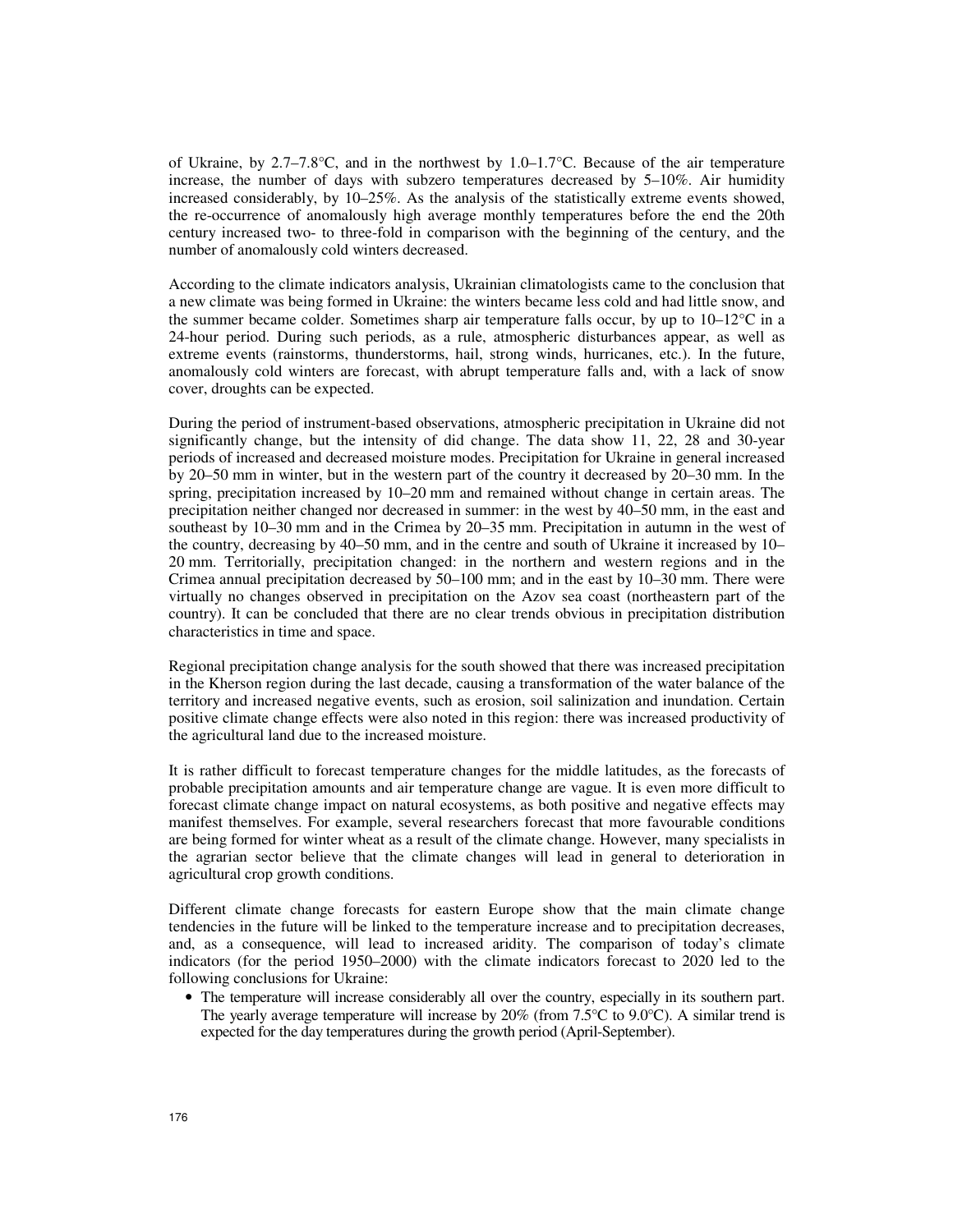- Total precipitation will decrease on average for the year and in the growing period, especially in the southern part of the country.
- Changes will occur in the natural zones, in particular there will be expansion of the mixed forests zone (Polesye) and the formation of semi-desert zone in the southern part of the country when warming increases by 2–3°C.
- There could be catastrophic desertification of Ukraine's southern regions (if the global warming level exceeds 3–4°C), which will intensify erosion processes, lead to depletion of freshwater resources, and decreased precipitation.
- The levels of the Black and Azov seas will rise.
- There will be a potential demographic crisis, with intensification of migration processes.

According to the forecasts, obtained with the help of regional digital simulation of atmospheric circulation and semi-empirical climate change simulation and the GHG emissions scenarios, by 2050 the average regional near-ground temperature may increase by  $1.5-2.0^{\circ}$ C, in January by  $2.0^{\circ}$ C in the south of the country, by  $2.8^{\circ}$ C in the north and on average for the country it will increase by 0.5–1.0°C in July. As far as precipitation is concerned, after 2040 a certain increase in precipitation is forecast during the winter period and the summer precipitation will be within the historical norms, but extreme events can be expected to occur.

### **Appendix No. 3 – International cooperation of Ukraine on climate change issues**

Ukraine cooperates with many countries and with many international organizations on climate change issues. One of the first international cooperation projects on climate change studies in Ukraine was the US Country Studies Program, a programme dedicated to climate change studies in developing countries and in countries with economies in transition (www.gcrio.org/CSP/webpage.html). This programme started in Ukraine in 1994 and a complex study of the climate change issues for Ukraine's ecosystems and economy was conducted, including research on climate change impacts on national forests and forestry.

On 28 January 1999, a Memorandum of Cooperation on climate change issues was signed between the Government of Ukraine and the Government of Canada. A second Memorandum of Understanding between the Government of Ukraine and the Government of Canada on cooperation on climate change issues, including projects executed according to Article 6 of the Kyoto Protocol, was signed on 7 December 2005 in Montreal. The Canadian-Ukrainian ecological cooperation programme was executed in 1999–2003. Several studies were performed within the framework of this programme on UNFCCC implementation issues, on joint execution of projects, on GHG monitoring and inventory systems, and on mitigation of climate change impact (www.climate.org.ua/canada/Can\_Webua.html).

On 8 December 1999, a Memorandum of Cooperation on climate change issues was signed between the Government of the United States of America and the Government of Ukraine. With the support of the international development agencies of the United States of America and Canada in 1999–2003, Ukraine launched a centre on "Initiative on Climate Change Issues". The activity of this centre was directed at providing assistance to Ukraine in the execution of its obligations under UNFCCC, the development of climate preservation policies, assistance in the search for investments for projects, aimed at GHG emission reduction and at increasing absorption of GHGs (see www.climate.org.ua/index.html). With the purpose of preparing the projects on absorption of GHGs within the framework of the Initiative, several educational modules on "Carbon Absorption in Agriculture" were developed, experts in different regions of the country were trained, and several project proposals were prepared for activities in the forest centre, aimed at reducing GHG emissions and at increasing their absorption.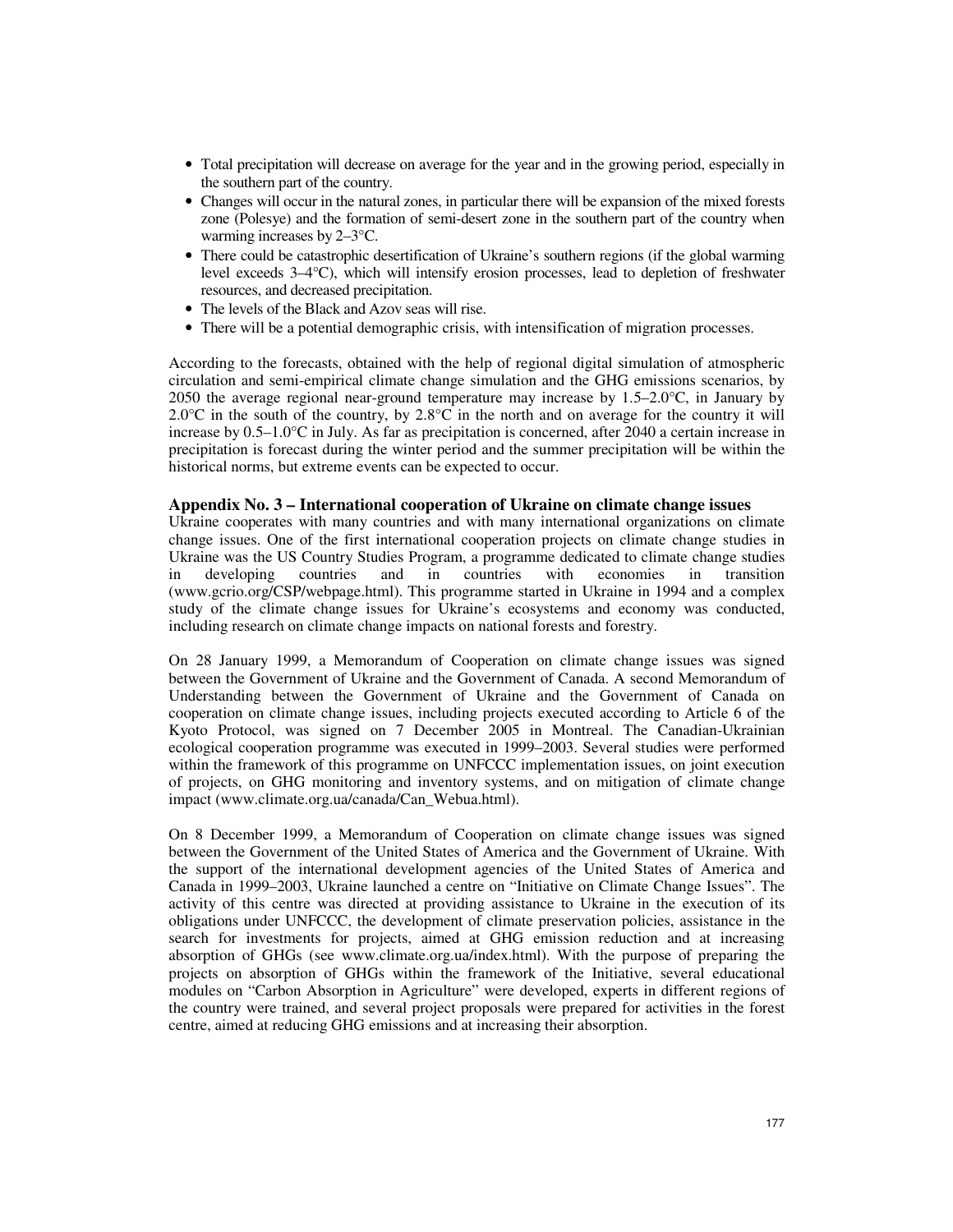In 2001–2003, within the framework of the joint programme of the World Bank and Switzerland, "The National Strategic Study in Ukraine on Joint Execution" project was developed. This project's objective was the development of analysis of international GHG emission reduction instruments via joint execution mechanisms for the state organizations. Several joint execution projects were identified in the forest sector of Ukraine.

In 2001, the Joint Workgroup for the identification of cooperation opportunities on global climate change issues was created within the framework of partnership and cooperation between Ukraine and the EU. This Workgroup exchanges information on activities on climate change issues carried out in Ukraine and in the EU; this group coordinates the efforts of Ukraine and the EU on execution of their obligations under UNFCCC and the Kyoto Protocol.

As a result of cooperation with the European Commission, from May 2004 to October 2006 a project was executed: "Technical support for the process of obligations execution by Ukraine and Belarus in the sphere of reducing global climate change impact" (www.climate-changeukraine.info). Works under this project was directed at the creation of organizational and technical potential for the participation of Ukraine and Belarus in UNFCCC and the Kyoto Protocol.

On 20 May 2003, a Memorandum of Cooperation on UNFCCC execution issues was signed between the governments of Ukraine and Denmark. On behalf of Ukraine this Memorandum was signed by the Minister of the Environment (Minprirody) of Ukraine and on behalf of Denmark by the Minister of Ecology of Denmark. The forestry potential of Ukraine was assessed within the framework of this cooperation. The GHG emissions unit reduction was also investigated. The scientific and methodological principles were developed for data gathering and preparation, where this data will be used for national reporting purposes under UNFCCC and the Kyoto Protocol.

In 2004, a Memorandum of Understanding was signed between the Ministry of the Environmental Protection (Minprirody) of Ukraine and the UNDP on cooperation on climate change issues. Several issues of Ukraine's forest sector adaptation were studied within the framework of this cooperation.

A Memorandum of Cooperation was signed on 7 June 2006 between the Government of Ukraine and the Kingdom of the Netherlands on issues of UNFCCC and Kyoto Protocol execution, in particular on GHG emission reduction according to Article 6 of the Kyoto Protocol.

On 15 March 2007, an agreement was signed in Paris between the Government of Ukraine and the French Republic on cooperation in the execution of joint projects according to the Kyoto Protocol.

On 14 June 2008, A Memorandum of Cooperation was signed between the Government of Ukraine and the Government of Japan on assistance in the execution of the UNFCCC and the Kyoto Protocol in accordance with Articles 6 and 17 of the Kyoto Protocol. Within the framework of this Japan-funded project a website was created: "Public information on Kyoto Protocol Implementation" (www.informkioto.org.ua/main/ua).

On 11 December 2008, a Memorandum was signed between the Ministry of the Environment, Agricultural and Maritime Issues of Spain and the National Agency of Ecological Investments of Ukraine on activities related to Articles 6 and 17 of the Kyoto Protocol.

In March 2009, the Federal Ministry of the Environment, Environmental Protection and Security of Nuclear Installations of Germany invited the Ministry of Environmental Protection (Minprirody) of Ukraine to participate in a climate protection initiative that supports projects